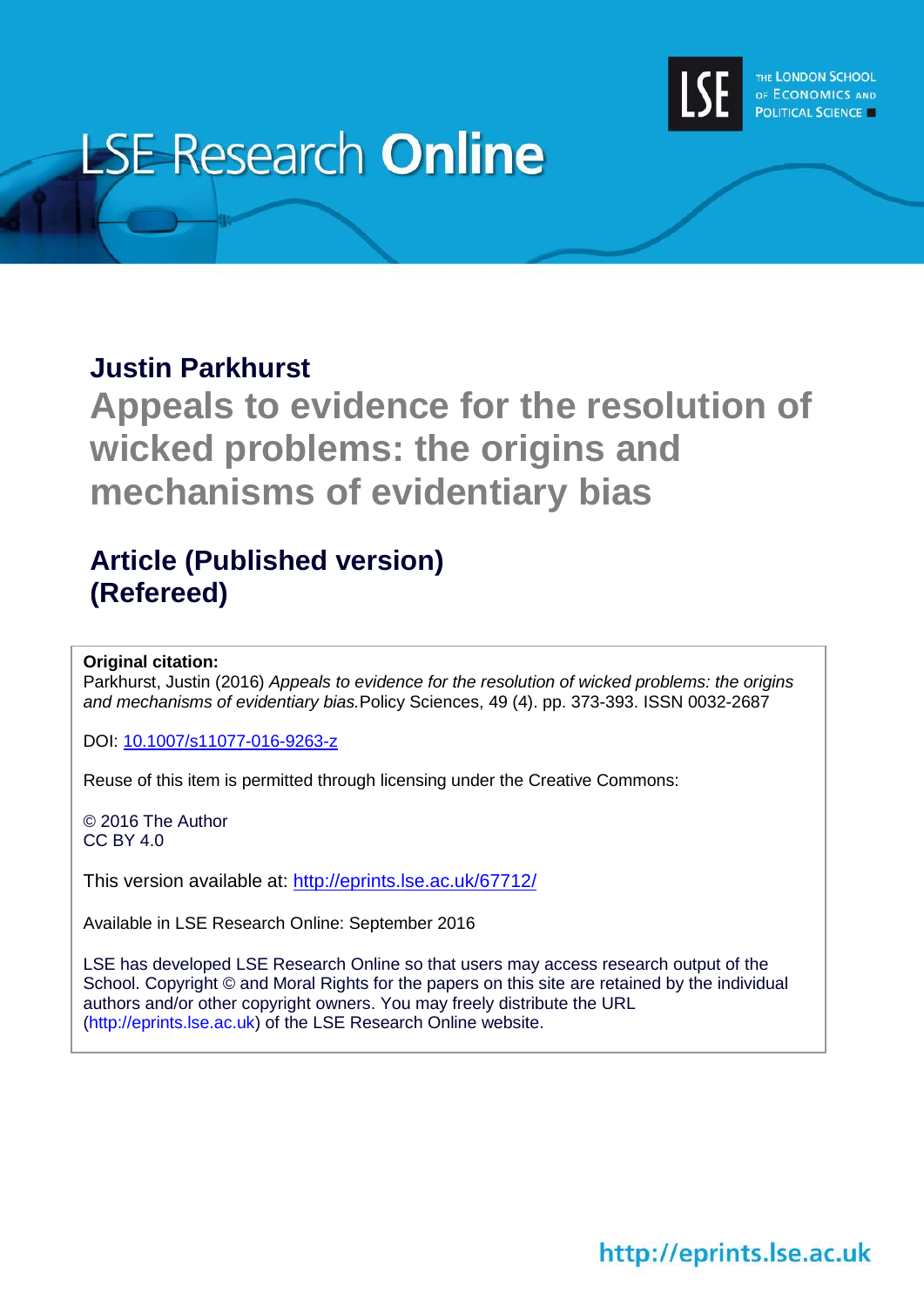RESEARCH ARTICLE



## Appeals to evidence for the resolution of wicked problems: the origins and mechanisms of evidentiary bias

Justin O. Parkhurst<sup>1</sup>

© The Author(s) 2016. This article is published with open access at Springerlink.com

Abstract Wicked policy problems are often said to be characterized by their 'intractability', whereby appeals to evidence are unable to provide policy resolution. Advocates for 'Evidence Based Policy' (EBP) often lament these situations as representing the misuse of evidence for strategic ends, while critical policy studies authors counter that policy decisions are fundamentally about competing values, with the (blind) embrace of technical evidence depoliticizing political decisions. This paper aims to help resolve these conflicts and, in doing so, consider how to address this particular feature of problem wickedness. Specifically the paper delineates two forms of evidentiary bias that drive intractability, each of which is reflected by contrasting positions in the EBP debates: 'technical bias'—referring to invalid uses of evidence; and 'issue bias'—referring to how pieces of evidence direct policy agendas to particular concerns. Drawing on the fields of policy studies and cognitive psychology, the paper explores the ways in which competing interests and values manifest in these forms of bias, and shape evidence utilization through different mechanisms. The paper presents a conceptual framework reflecting on how the nature of policy problems in terms of their *complexity*, *contestation*, and *polarization* can help identify the potential origins and mechanisms of evidentiary bias leading to intractability in some wicked policy debates. The discussion reflects on how a better understanding about such mechanisms could inform future work to mitigate or overcome such intractability.

Keywords Wicked problems · Intractability · Evidence and policy · Evidentiary bias · Cognitive bias

 $\boxtimes$  Justin O. Parkhurst j.parkhurst@lse.ac.uk

<sup>&</sup>lt;sup>1</sup> Department of Social Policy, London School of Economics and Political Science, Cowdray House, Houghton Street, London WC2A 2AE, UK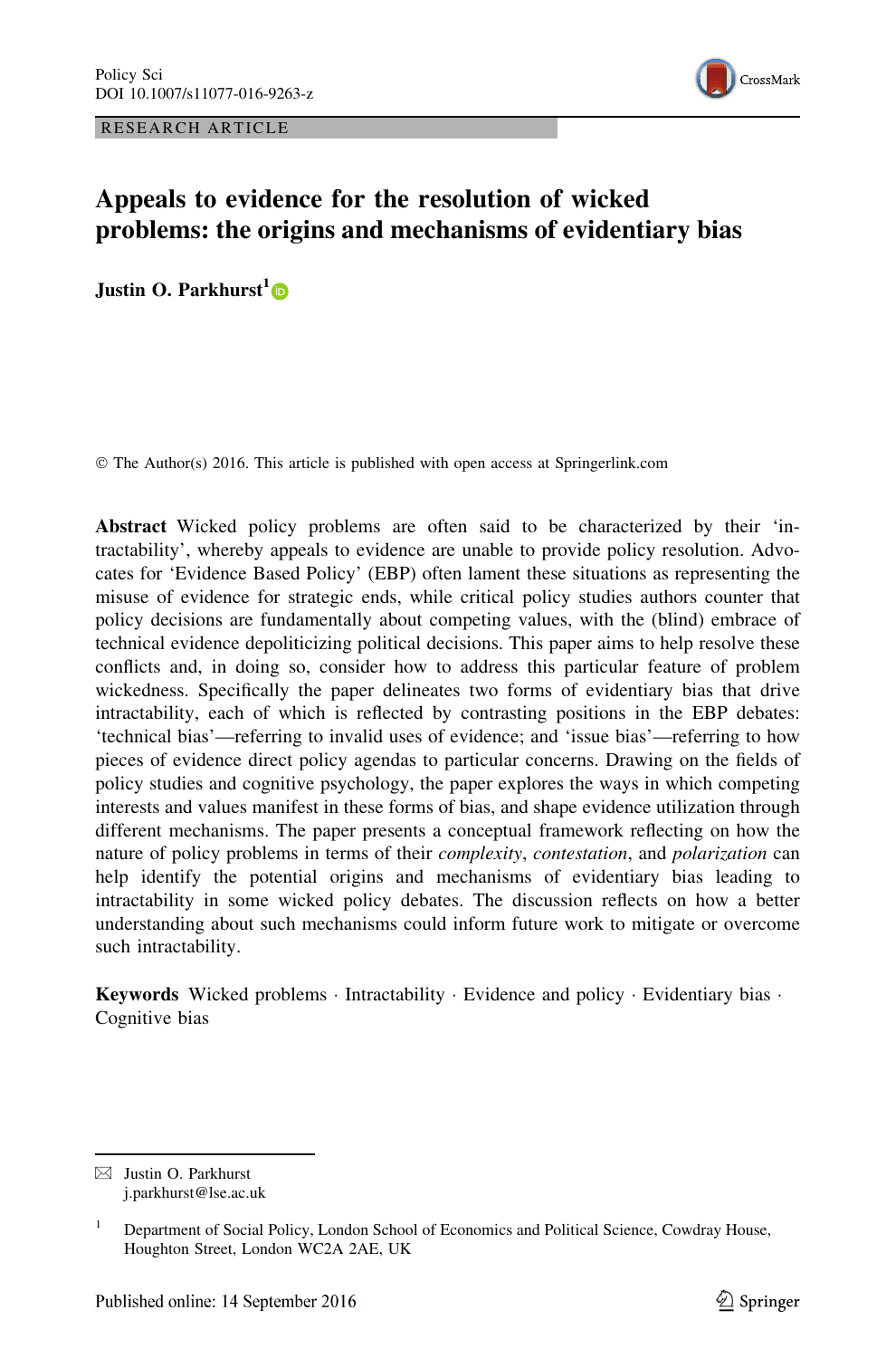#### Introduction: wicked problems and 'evidence based policy'

Advocates for 'Evidence Based Policy' (EBP) often present it as an idea which can resolve the political challenges of decision making, serving to make policies more effective and efficient (c.f. Coalition for Evidence-Based Policy [2015](#page-18-0); UK Government [2013\)](#page-21-0). EBP is conceptualized as a source of agreement or political convergence—an irreproachable goal which places rationality above politics—and where ''pragmatism replaces ideology''(Solesbury [2001](#page-21-0), p. 6). The ability for evidence to 'rationalize' policy making, or to overcome political debates, is therefore particularly questionable when considering socalled 'wicked' problems of social policy. In their seminal 1973 work in this journal, Rittel and Weber began with a powerful assertion that ''[t]he search for scientific bases to confront social policies is bound to fail'' (p. 155). The authors particularly judge social problems as wicked due to key differences in the nature of social phenomenon to those studied by natural science. Natural science problems are said to be definable and separable, with solutions that are 'findable'—which the authors contend are not the case for almost all questions of social planning.

In recent years, the literature on wicked problems seems to be increasing exponentially. Indeed, a simple search on Web of Science<sup>1</sup> for the term "wicked problem\*" brings up just 11 hits between 1990 and 1999, 109 hits between 2000 and 2009, and 391 hits between 2010 and 2015. Wicked policy issues have also been defined as having high levels of contestation between opposed groups (what Rittel and Webber refer to as a lack of an undisputable public good), as well as technical challenges to being solved (B. W. Head [2008;](#page-19-0) Roberts [2000](#page-20-0)). Other features with direct relevance to concepts of EBP includes a lack of scientific consensus due to uncertainty or complexity in the nature of the problem (Head [2008](#page-19-0); Koppenjan and Klijn [2004\)](#page-19-0).

The Australian Public Service Commission [\(2007](#page-18-0)) has similarly pulled out a list of seemingly relevant features of wicked problems, as follows:

- They are difficult to define;
- They have interdependencies or are multi-causal;
- Attempts to address them may have unforeseen consequences;
- The problems are often not stable;
- They have no clear solutions;
- They are socially complex;
- They do not sit within the responsibility of a single organization;
- They involve changing behavior;
- They are characterized by chronic policy failure.

A challenge with this growing number of characteristics attributed to wicked problems, however, is that if the concept of wickedness becomes too broad, or too all encompassing, then it can reduce its analytical usefulness. In the last year or so alone, the term been applied to a wide range of issues cutting across a range of policy sectors—such as housing and urban planning (Walter and Holbrook [2015\)](#page-21-0), euthanasia policy (Raisio and Vartiainen [2015\)](#page-20-0), prison education (Czerniawski [2016](#page-18-0)), tobacco use (Rigotti and Wallace [2015](#page-20-0)), amongst a host of others—expanding to virtually all public policy concerns (not only limited to classic social policy concerns of the welfare state or provision of social services). So many issues and features of design issues can be found to contain elements of wickedness, however, that Coyne ([2005\)](#page-18-0) has gone so far as to argue that "[w]ickedness is

<sup>1</sup> [www.webofknowledge.com](http://www.webofknowledge.com).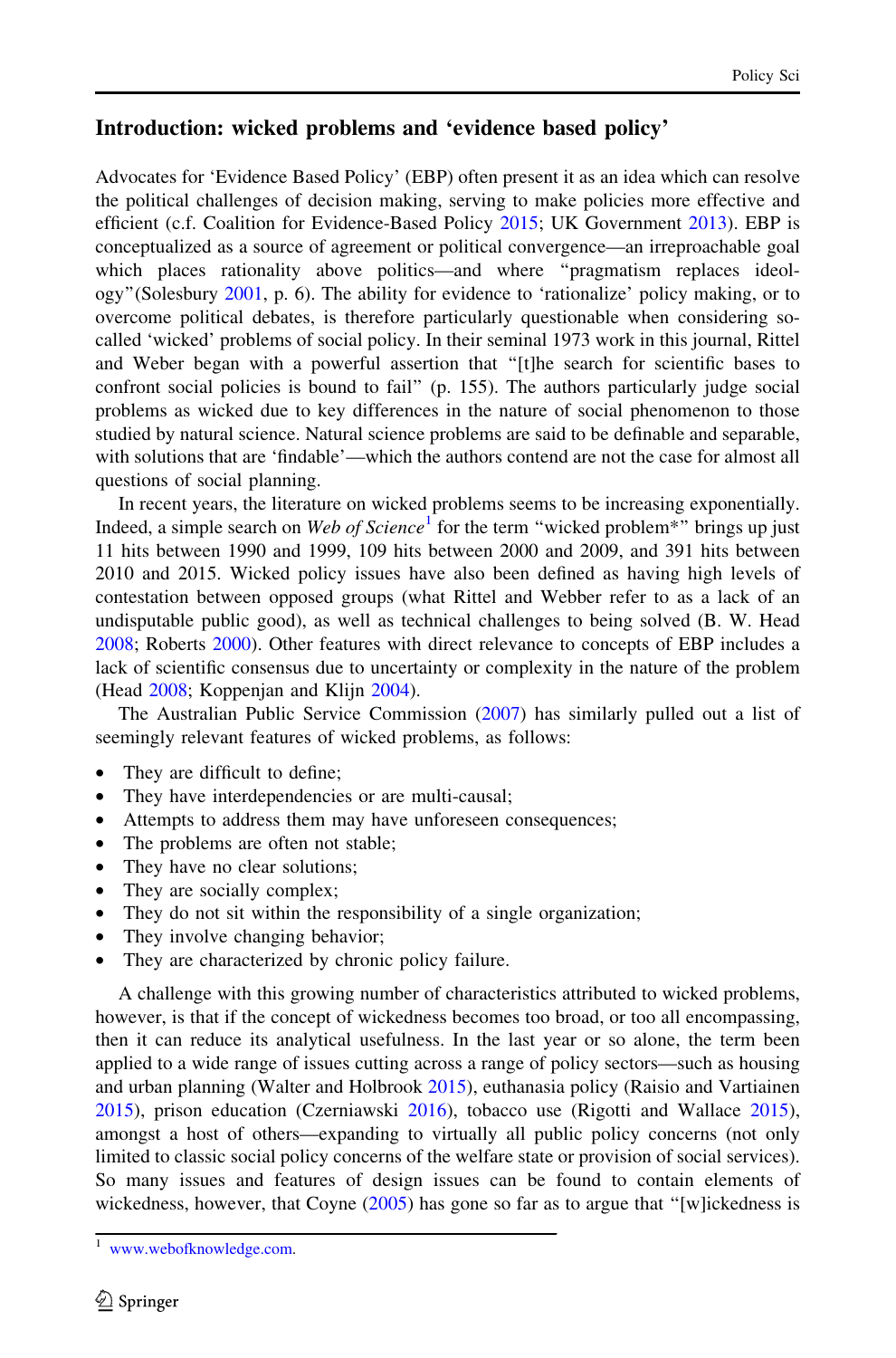the norm. It is tame formulations of professional analysis that stand out as a deviation (p. 12).'' Indeed, the term 'super-wicked' problem has also been developed (c.f. Varone et al. [2013;](#page-21-0) Levin et al. [2012](#page-20-0); Lazarus [2008](#page-20-0)), to potentially regain some analytical utility through a narrower focus on additional concerns. The term has particularly been applied to environmental policy or climate change specifically, with Levin et al. ([2012\)](#page-20-0) explaining how these issues have additional 'wicked' features such as temporal urgency, or solutions required from those causing the problems.

One way to potentially regain some analytical use of the concept of wickedness, however, can be to reflect on those aspects of wicked problems that present challenges to current calls to achieving 'evidence-based policymaking', and to reflect on whether there are ways to address some of these challenges. The fact that wicked problems are multicausal, or have unforeseen consequences, for example, raises fundamental questions about which bodies of evidence are relevant, or how to prioritize between bodies of evidence questions many evidence advocates have not addressed yet, often simply deferring to technical rigor as a way to judge evidence rather than policy relevance (Parkhurst and Abeysinghe [2016;](#page-20-0) Booth [2010](#page-18-0)). Some authors have adopted the language of 'evidence informed policy', however, (c.f. Hawkins and Parkhurst [2015;](#page-19-0) Brown [2015](#page-18-0), p. 5743; Oxman et al. [2009\)](#page-20-0) to chart a middle ground position that helps to address some of these challenges by particularly allowing explicit reflection on the fact that multiple social concerns are relevant to decisions.

However, even recognizing the fundamental importance of how policy problems involve multiple concerns, wicked problems may continue to challenge the assumptions of evidence advocates that robust and rigorous evidence can serve as a source of policy agreement, or provide a means to overcome ideological differences. Of particular relevance is where wicked problems are said to be characterized by 'intractability', with intractable controversies described by Schön and Rein  $(1994)$  as "highly resistant to resolution by appeal to evidence, research, or reasoned argument'' (p. xi). The authors further explain that: ''by focusing our attention on different facts and by interpreting the same facts in different ways, we have a remarkable ability, when we are embroiled in a controversy, to dismiss the evidence adduced by our antagonists'' (p. 5). Yet the fact that appeals to evidence may not be able to solve political debates appears to be excluded from much contemporary EBP discourse, which continues to perpetuate the idea that a rational evaluation of evidence of 'what works' can solve policy problems in fields such as education, criminal justice, or international development (c.f. Davies [1999;](#page-18-0) Slavin [2008;](#page-21-0) MacKenzie [2000;](#page-20-0) Rittel and Webber [1973](#page-20-0); International Initiative for Impact Evaluation [2009\)](#page-19-0).

Evidence advocates voice continued frustration when evidence fails to be used as expected or desired. They raise particular concerned over what is seen as the political 'misuse' of evidence, lamenting so called 'policy based evidence making' instead of 'evidence based policy making'; e.g. cases where evidence is strategically selected, manipulated, or misrepresented to pursue political goals (Marmot [2004](#page-20-0); Boden and Epstein [2006;](#page-18-0) Guenther et al. [2010](#page-19-0)). In contrast, 'hierarchies of evidence' are promoted that emphasize methodological approaches such as randomized controlled trials (RCTs) or systematic reviews to provide relevant evidence in supposedly unbiased ideal ways (Haynes et al. [2012](#page-19-0); Chalmers [2003\)](#page-18-0). Yet critical policy authors have countered that there is a need to move beyond a 'naïve rationality' (Russell et al. [2008\)](#page-21-0) that assumes evidence is somehow outside politics. Instead, these authors point to the reality that public policy decisions fundamentally involve choices between competing social values and competition between interest groups (Head [2010](#page-19-0); Lin [2003;](#page-20-0) Greenhalgh and Wieringa [2011;](#page-19-0) Russell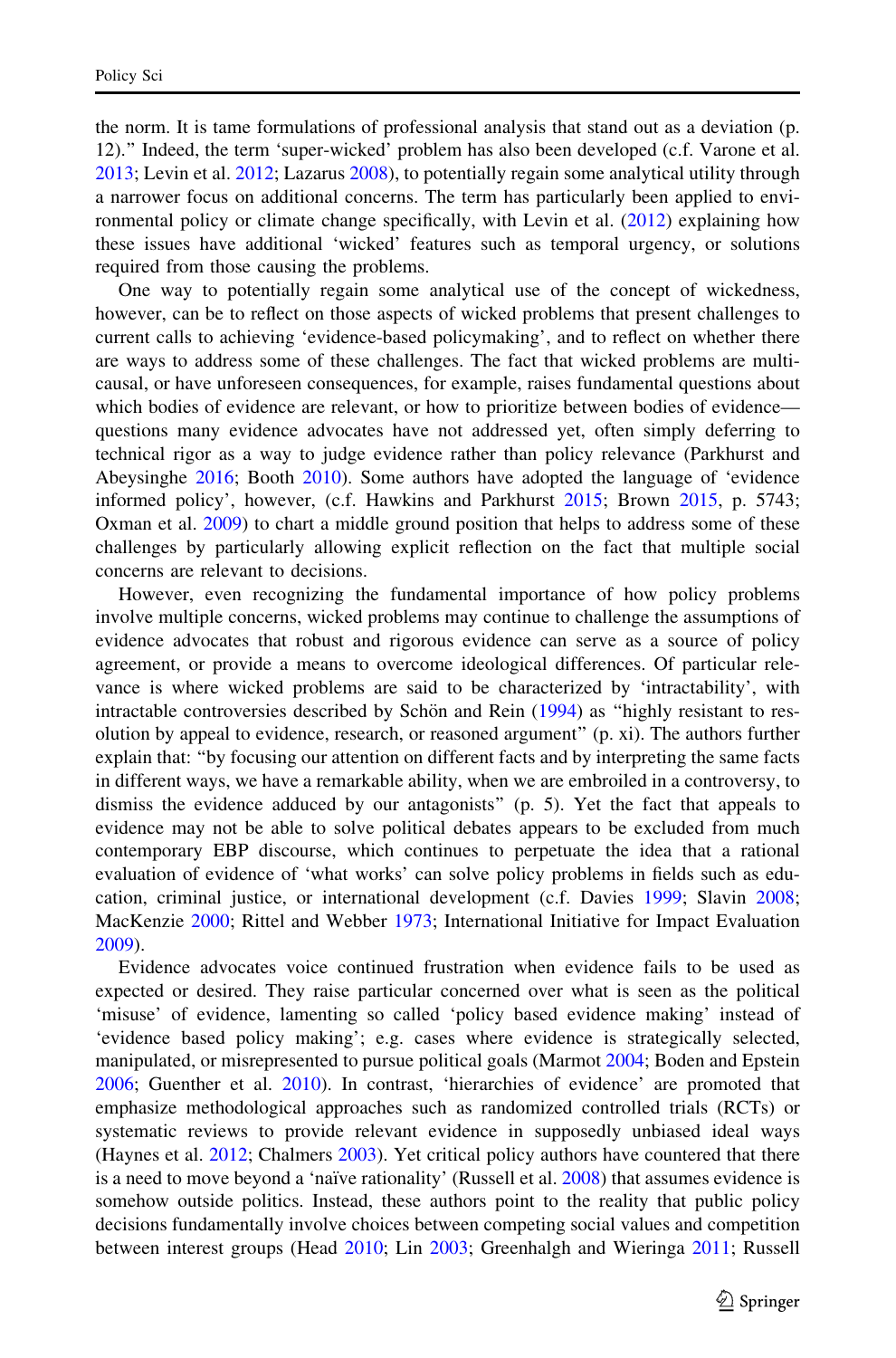et al. [2008](#page-21-0)). Appeals to evidence that particularly recommend policymaking be guided by evidence hierarchies have been further critiqued as imposing de facto political priority to those issues where research has already been conducted, or which are conducive to evaluation via experimentation (Barnes and Parkhurst [2014;](#page-18-0) Parkhurst and Abeysinghe [2016\)](#page-20-0).

In many ways, the divisions between champions of EBP and critical policy scholars reflect deeper epistemological divisions between positivists and post-positivist or constructivist thinkers. The language of EBP often reflects what might be described as a positivist assumption that the world is knowable and problems fundamentally solvable, while those from a more constructivist tradition would argue that all problems are 'problematized' rather than having any inherent or natural questions within them (c.f. Bacchi [2009](#page-18-0)). Without attempting to resolve these tensions, this paper can be seen to take a critical yet pragmatic approach. In this paper I do start by acknowledging the existence of many established policy problems and existing debates. The paper is critical, though, in that it recognizes there can be contestation about what is considered relevant within a policy debate—thus affecting which bodies of evidence are perceived to be relevant in the first place. However, this recognition does not mean it is impossible to assess the technical validity of pieces of evidence (or the validity of the use of pieces of evidence) either. Indeed, this paper aims to focus particularly on these two issues—which evidence is deemed relevant, and the scientific validity of evidence use at hand within the parameters of a given policy debate.

As such, in this paper I aim to explore features of policy problems that appear to manifest in intractability, which in turn may perpetuate problem wickedness by undermining efforts to resolve those problems through evidence utilization (even in cases where competing groups would both otherwise accept a need and a use for relevant evidence). To do so, however, it is first necessary to distinguish two distinct features of 'bias' in the use of evidence that undermines the EBP rational ideal and can drive many instances of intractability: 'technical bias'—referring to invalid uses of evidence; and 'issue bias' referring to how pieces of evidence direct policy agendas to particular concerns. Drawing on the fields of policy studies and cognitive psychology, this paper explores the ways in which competing interests and values manifest in these forms of bias, and shape evidence utilization through different mechanisms. Based on these reflections, a conceptual framework is presented reflecting on how the nature of policy problems in terms of their complexity, contestation, and polarization link to the potential origins and mechanisms of evidentiary bias that may lead to intractability in some wicked policy debates.

#### Two forms of bias

It is hypothesized here that overcoming (or avoiding) policy intractability can serve as an important goal of the policy sciences in their search for solutions to social problems. Within such efforts, evidence is obviously critical to inform decisions, but from both perspectives of evidence advocates and critical policy scholars, there are expressed concerns over the politics of evidence. For those who embrace EBP, there are worries over political interests driving the distortion or selective inclusion of evidence, leading to invalid conclusions or ineffective interventions. For those critical of the EPB movement, a key concern is over the *depoliticization* of policy making—that we see social values obscured in appeals to evidence, and where certain types of evidence are given priority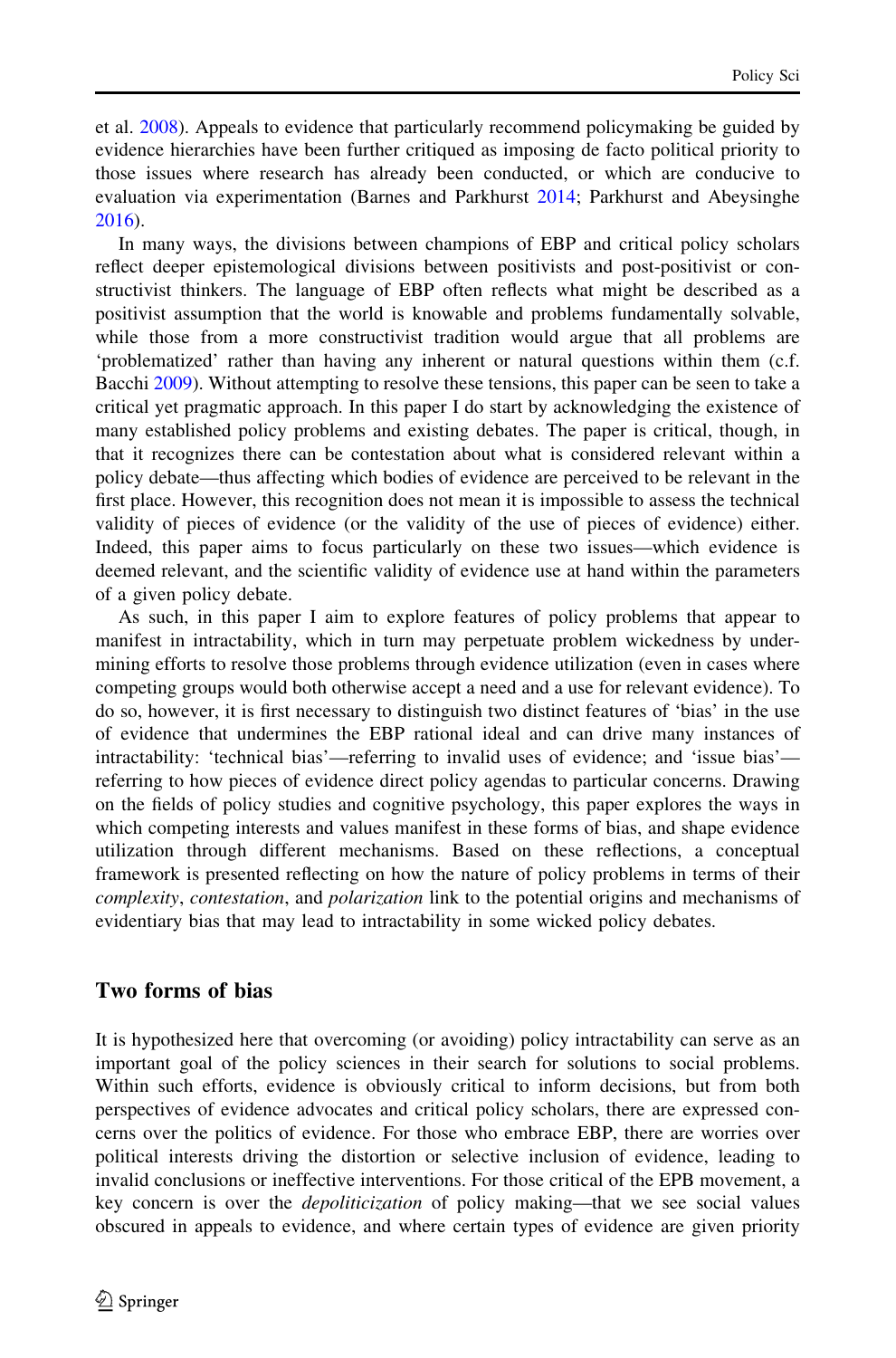because of their perceived methodological rigor, rather than their policy importance or relevance.

In a forthcoming monograph (Parkhurst [2017](#page-20-0), in press), these concerns have been described as forms of evidentiary *bias*, and both can be understood here as important in how they link to the policy intractability of some wicked policy debates which do not seem to be able to be resolved through appeals to evidence. The first form of evidentiary bias can be defined as *technical bias*—which refers to situations where pieces of evidence utilized would be judged as scientifically invalid, or where favorable findings are cherry picked from a larger body of relevant evidence, rather than reviewed rigorously. The second form of bias, however, is defined here as issue bias. As policy decisions involve multiple concerns, each of which may have its own relevant evidence base, the decision to include one or another body of evidence, or indeed the decision to create evidence on one or another issue, will inevitably prioritize certain concerns over others (biasing the decision to particular issues). Policy studies audiences are well aware of this, and indeed would not directly see the choice of social values through democratic processes as a problem; but it is the obfuscation of those values, or the indirect or implicit imposition of them through particular uses of evidence, which raise concern over issue bias.

On initial inspection, it may seem that issue bias better captures features of problem wickedness, by reflecting the competing goals or interests of policy actors. Technical bias may further appear 'tamer' than its counterpart, given that, in theory, appeals to scientific best practice or inclusion of all relevant evidence may render a solution to technical errors. Yet the argument is not being made here that these forms of bias themselves are features of wickedness. Rather the point is that both technical bias and issue bias can drive intractability; and it is intractability which can at times be a feature of wicked debates; perpetuating a lack of policy solutions emerging. The potential to solve or mitigate some forms of bias more than others is indeed important, however, and points to areas where there may be opportunity to reduce intractability. Achieving this, however, first requires greater delineation of both forms of bias, followed by exploration of their origins and the mechanisms by which they manifest in political arenas.

#### Technical bias

There is, of course, a rich literature mapping out a variety of ways that research evidence can inform policy making [c.f. the classic work of Weiss ([1979\)](#page-21-0) identifying seven meanings of 'research utilization' or more recent discussion on evidence use by Nutley et al. ([2007](#page-20-0))]. While some argue that modern EBP advocates too-narrowly focus on particular forms of research use (such as Weiss' 'knowledge driven' or 'problem-solving' models) in their assumption that evidence can solve policy problems, there are still some valid concerns about evidence manipulation voiced by EBP advocates. Pieces of evidence can indeed be interpreted in ways that are more or less faithful to their methods and results, and bodies of evidence can be reviewed more or less comprehensively. Deliberate manipulation of findings is a particular problem, but also problematic for informing policy are cases of selective cherry-picking of evidence, as well as interpretations of research findings that are not valid with respect to the methodology or data of the study. All of these examples provide cases of *technical bias*, which can be defined from a perspective of scientific best practice. Yet technical bias can take many forms. Indeed, empirical examples illustrate that such bias can occur in either the creation, selection or the interpretation of evidence.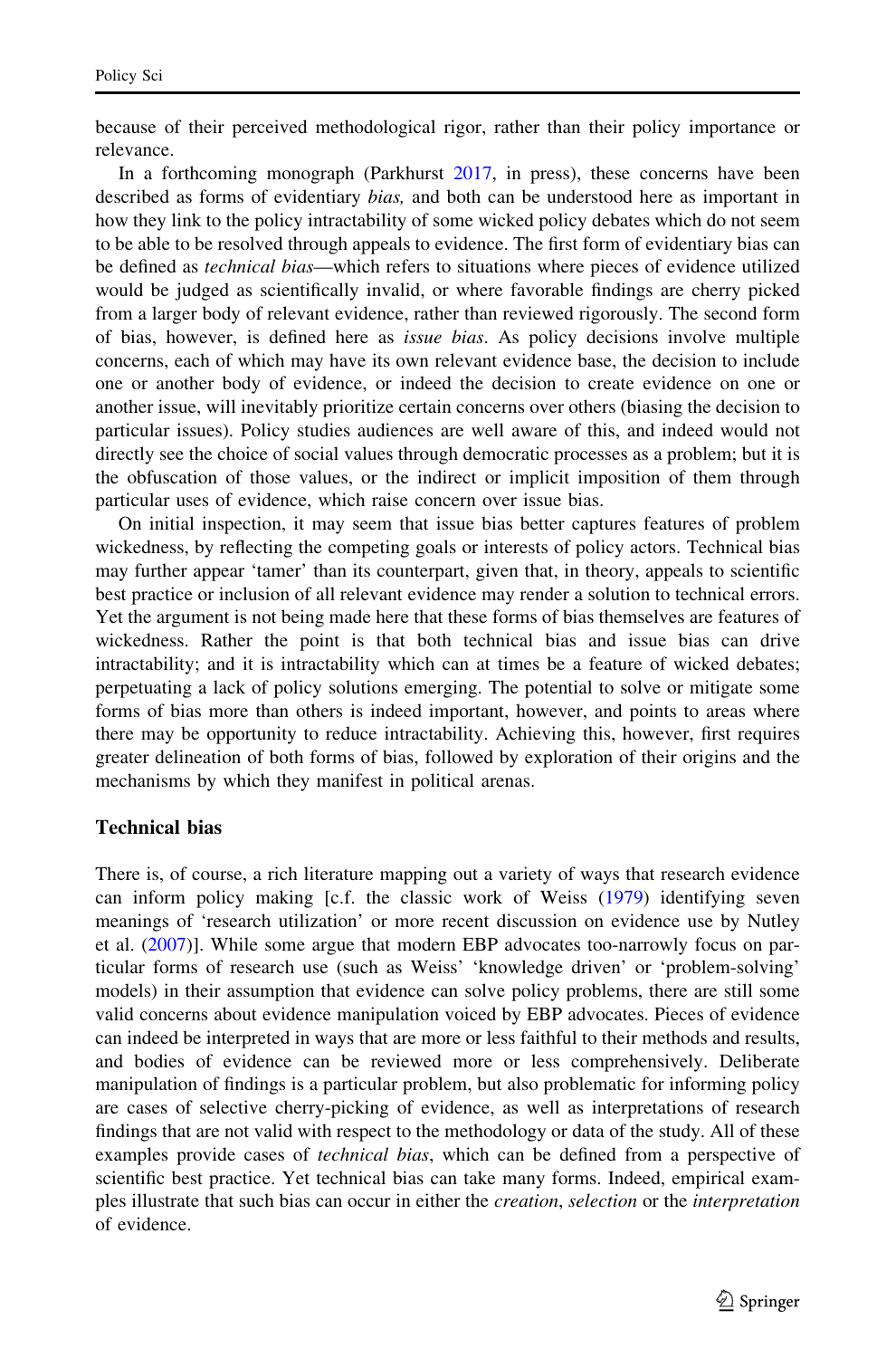#### Technical bias in the creation of evidence

At times evidence is biased simply because research is conducted in ways that undermine good scientific practice. Some of the most obvious examples of biased evidence creation can be seen where corporate industry actors have undertaken their own research studies designed to provide favorable results. Investigations have repeatedly found manipulation by the tobacco industry, for example, to produce research findings showing smoking was less harmful than actually the case (c.f.: Wertz et al. [2011](#page-21-0); Bero [2005](#page-18-0); Cummings et al. [2007;](#page-18-0) Tong and Glantz [2007](#page-21-0)). Goldacre has similarly argued that the pharmaceutical industry is biased in its generation of evidence on product effectiveness, claiming ''[d]rugs are tested by the people who manufacture them, in poorly designed trials, on hopelessly small numbers of weird, unrepresentative patients, and analyzed using techniques which are flawed by design, in such a way that they exaggerate the benefits of treatments…'' (Goldacre [2014](#page-19-0), p. xi). One study by Fries and Krishnan ([2004\)](#page-19-0) analyzed randomized trials of rheumatology drug trials, and concluded that 'design bias' led to an incredibly high proportion of trials (100 % of trails reviewed in their sample) showing positive results when that study had industry funding. Of course it is not only corporations pursuing monetary profit create evidence in biased ways. The growth in so called 'creation-research' (research specifically conducted to illustrate a divinely-created 'young earth') provides an example of how a particular religious belief has led to a body of research described as fundamentally flawed (technically biased) due to its starting premise to prove biblical literalism (Pigliucci [2002\)](#page-20-0).

#### Technical bias in the selection of evidence

Technical bias can similarly occur in the selection of evidence, evidence is cherry picked so as to only highlight the pieces of evidence which support a desired outcome. Schön and Rein's quote above noted the ability to 'focus on different facts', and there are numerous examples of where data can be strategically selected in policy debates. The supposedly 'super wicked' example of climate change, for instance, shows no shortage of accusations of strategic selection of data, no doubt contributing to intractability at times. Indeed, accusations of one specific form of cherry picking—strategic use of start and end years to show trends—have been made by climate change acceptors against skeptics (Institute of Climate Studies [2013](#page-19-0)), by skeptics against acceptors (Whitehouse [2014\)](#page-21-0), or even by climate change acceptors against other acceptors as well [c.f. criticisms of the Obama administration's use of data to show success at reducing emissions (Kessler [2014](#page-19-0); Klare [2014\)](#page-19-0)].

#### Technical bias in the interpretation of evidence

Finally, Schön and Rein's quote also noted that facts can be *interpreted* in different ways yet it is clear that interpretations of evidence can be technically biased where invalid conclusions are drawn from a particular body of (presumably valid or robust) evidence. There appears to be continual need for reminders that 'correlation does not equate to causality', or that an 'absence of evidence does not mean evidence of absence', such that these biased interpretations are so common. Misunderstanding risk statistics can provide another common case for biased interpretations—such as in the confusion of relative risk and absolute risk (Baron [1997](#page-18-0); Barratt et al. [2004\)](#page-18-0); e.g. a reduction in risk of 10 % does not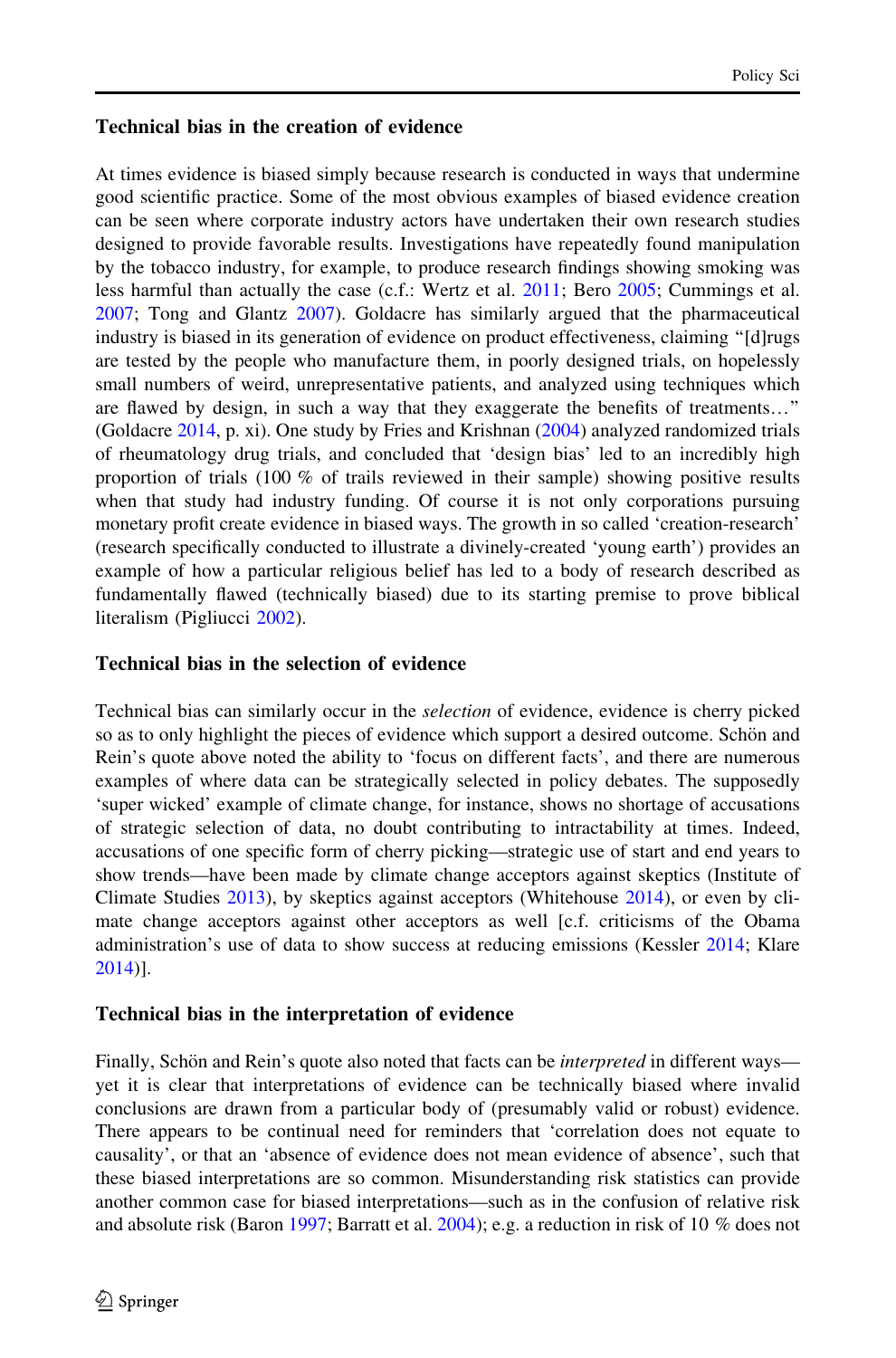equate to a 90 % chance of something occurring, yet it might be interpreted as such. One example of this was recently illustrated by Parkhurst et al. [\(2015](#page-20-0)) in a study looking at the use of evidence within the political debate over male circumcision for HIV prevention in Malawi. While clinical trials had measured a reduced (relative) risk of HIV infection in circumcised men of around 60 % (Mills et al. [2008](#page-20-0)), a local politician rejected this on the (inaccurate) grounds that there was still a  $40\%$  (absolute) chance of infection in circumcised men. This interpretation appeared to support a political position, but provides a case of technical bias as the conclusion about absolute risk was simply invalid.

#### Issue bias

In contrast to these forms of technical bias, which are principally concerned with internal validity issues, issue bias instead reflects cases where the choice of evidence can bias a policy decision. This distinction is particularly important to address those who see evidence as playing a value-neutral role, or who argue that particular forms of evidence (such as RCTs) should be prioritized in political debates or on policy agendas—a logic that conflates intervention certainty with outcome desirability. As such, even when technically valid, issue bias can still occur in both in the creation and selection of bodies of evidence.

#### Issue bias in the creation of evidence

In terms of the evidence creation, issue bias arises in the decision of which outcomes to measure or evaluate. For years in the field of health, for instance, sociologists and policy analysts have identified how the choice of social categories or concepts to include in research (such as race, class, socio-economic status, etc.) will have implications for whether or how these issues are addressed in public health policies (Schwartz and Kart [1978;](#page-21-0) Krieger [1992;](#page-19-0) Navarro [2009](#page-20-0)). In addition, individual evaluation studies of social programs will also need to actively choose which social outcomes are measured in order to judge success—a choice that can shape the potential policy implications of the evaluation. A choice of relevant outcomes will always need to be done by some agent, yet the ways this choice can bias policy implications can be particularly obscured if evidence is assumed to be value neutral, or only judged based on its methodological rigor.

So, for example, gun control has been a persistently intractable problem in the United States for decades (Bruce-Briggs [1976;](#page-18-0) Kleck [1986\)](#page-19-0), yet an appeal to evidence to provide a solution can be fraught with difficulty due to the multiple possible ways to evaluate the effects of gun laws. As Kleck ([1986\)](#page-19-0) has explained, research can look at a number of possible outcomes, such as assault-instigating effects, crime-facilitating effects, or assaultintensifying effects. Policy evaluations can also choose to evaluate either the effects of restrictions placed on the general public, or on specific 'high risk' individuals. There are a host of other outcomes of wider gun ownership that might also be included in an evaluation—from accidental deaths, to children's tendencies towards violence, to citizens' use of guns to resist violent crime or to privately apprehend felons—the choices between which will define the supposed 'impact' of any gun regulations. If one chooses to evaluate how criminals behave in relation to armed citizens (c.f.: Southwick [2000](#page-21-0); Kleck [1986](#page-19-0)), this can lead to policy conclusions supporting gun liberalization, while evaluating death risks linked to widespread availability of guns (c.f.: Leenaars and Lester [1997](#page-20-0); Burger [2002](#page-18-0)) typically leads to conclusions supporting greater control. As such the choice of what to measure can bias evaluation findings towards one or another political position.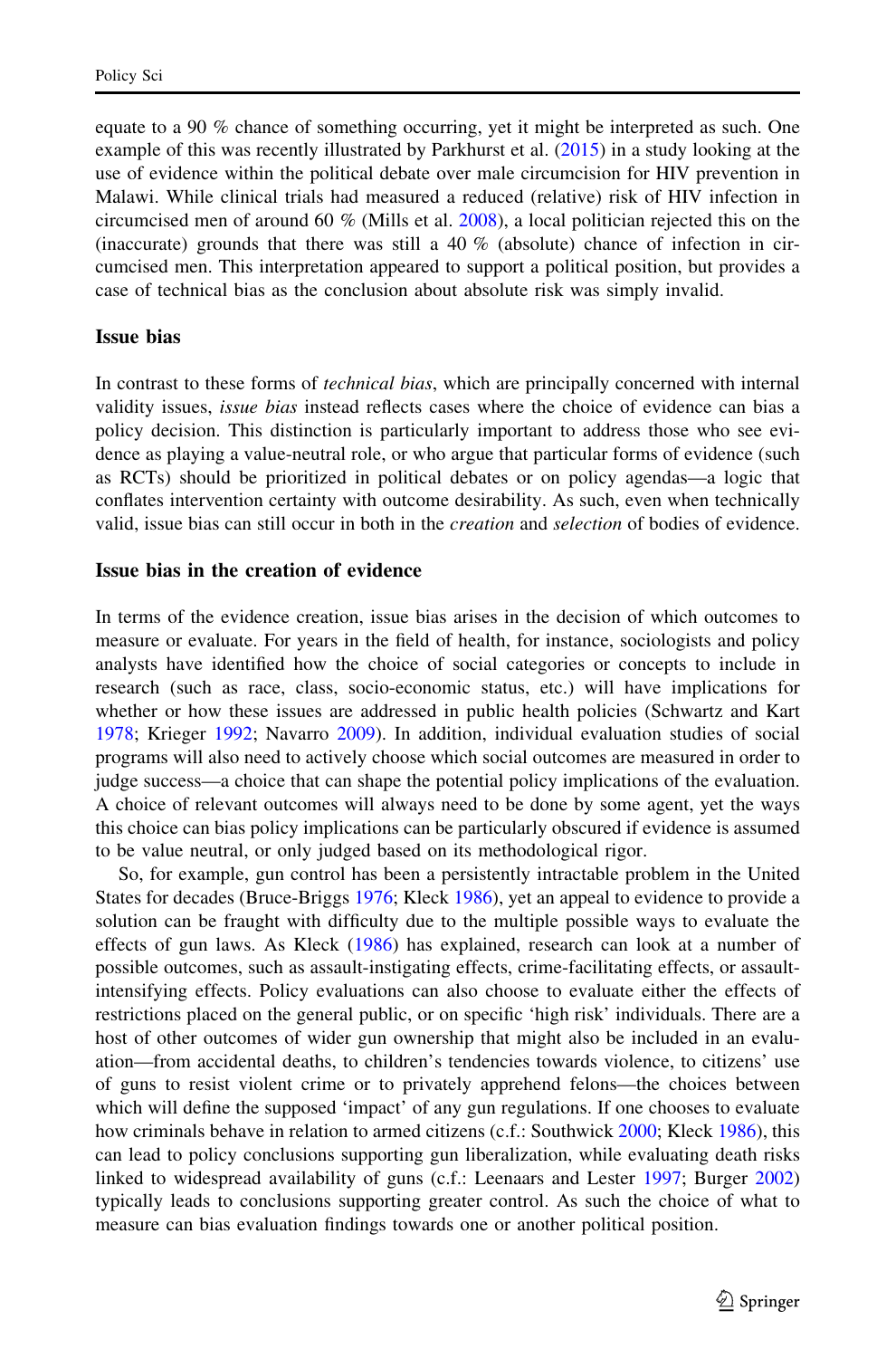#### Issue bias in the selection of evidence

A second form of issue bias involves the choices of which bodies of evidence are utilized to inform a policy debate or decision. While EBP advocates believe evidence can serve a rationalizing role, when there are multiple impacts of a policy, and multiple social goals at stake (as is typical for many wicked problems), claims that a policy solution is 'evidence based' can be equally made by opposing sides simply by selecting evidence of different social concerns. So for example, with regard to an infrastructure project there may be an evidence base about economic growth from similar projects, as well as evidence base about environmental harms. Supporters or opponents can each point to a body of evidence on which to justify their position. Again, this is not inherently a problem when considering that political debate rests on value differences, but it can lead to intractability in cases where opposed sides continue to appeal to 'evidence based policy' in a failure to recognize the underlying value differences.

A particularly relevant form of issue bias therefore can be seen in the contemporary EBP movement's demands for policies to be guided by RCTs or by the application of socalled hierarchies of evidence (which place RCTs, or meta-analyses of multiple trials, at the top). It has been noted elsewhere that hierarchies of evidence were designed to judge methods used to demonstrate *intervention effect*, yet policy decisions typically involve a range of factors, the effectiveness of an intervention merely being one consideration (Petticrew and Roberts [2003\)](#page-20-0). The prioritization of particular research methods (e.g. RCTs)—can therefore skew political attention to those issues conducive to experimental evaluation, or those strategies for which evidence has already been created (Barnes and Parkhurst [2014](#page-18-0)).

In health care, for instance, drug treatments are almost always evaluated through experimental designs. Yet there is an important question of whether treatment—and treatment through drugs—is necessarily the most important *policy concern* simply because it has the most robust evidence of intervention effect. Indeed, by 2001, the drug Sildenafil (marketed as Viagra) had been subject to no less than 16 randomized trials, every single one of which showed effectiveness over placebo for treating erectile dysfunction (Burls et al. [2001](#page-18-0))—yet this overwhelming evidence of intervention effect clearly does not imply that provision of Viagra should be a health policy priority.

Instead, formalizing rules and norms that prioritize RCT evidence or impose hierarchies to guide political decisions can be seen to reflect Bachrach and Baratz's ([1970](#page-18-0)) idea of political power imposed through the *mobilization of bias*, described as: "[a] set of predominant values, beliefs, rituals, an institutional procedures ('rules of the game') that operate systematically and consistently to the benefit of certain persons and groups at the expense of others." $(p. 43)$ . This is why a distinction between technical bias and issue bias is particularly important. While political manipulation or cherry picking of evidence can indeed be a problem from a technical perspective (one of internal validity), removing political considerations from policy decisions represents a form of *depoliticization* that many find undemocratic (c.f.: Young [2011](#page-21-0)). Indeed, as Wesselink et al. ([2014\)](#page-21-0) has explained, "[o]vert deference to EBP does not remove the need for political reasoning; rather politics is introduced 'through the back door' through debates on what is valid evidence rather than on what values should prevail'' (p. 341).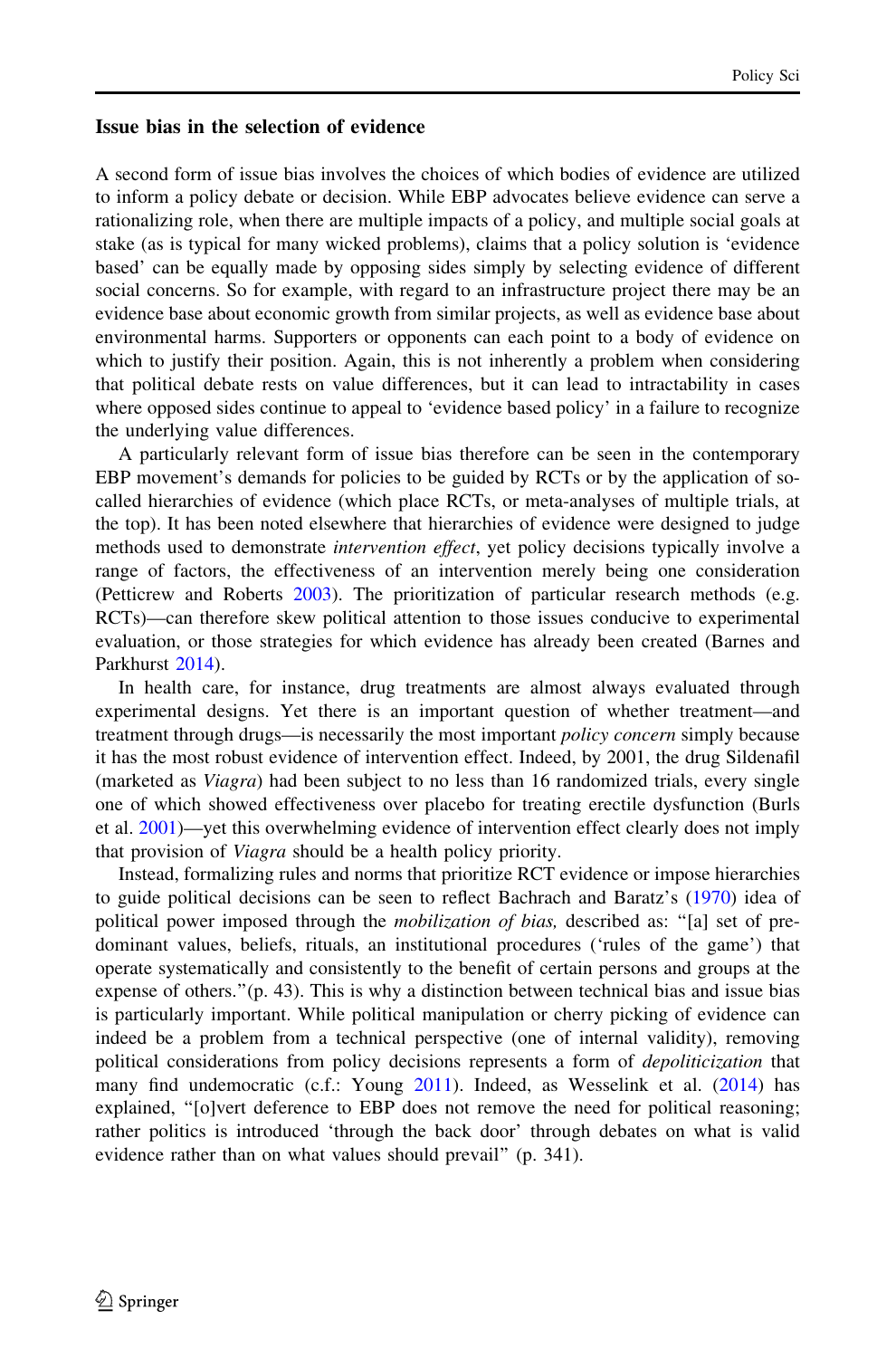#### Bias and intractability

Both technical and issue bias can contribute to issue intractability by undermining the ability for evidence to serve as a source of agreement and policy rationalization. Creation of technically biased pieces of evidence give competing advocacy groups different pieces of conflicting evidence to justify their views or positions, undermining scientific consensus or increasing uncertainty. Biased selection and interpretation of evidence can similarly perpetuate disagreements over what the evidence actually says or means. Intractability can also arise from issue bias, however, whereby value differences between competing policy actors lead to creation or selection of evidence related to one set of goals to the exclusion of others, with appeals to 'evidence based policy' serving to obscure those essential value differences. This permits multiple actors to take 'evidence based' positions without policy resolution. The increasing embrace of policies following hierarchies of evidence or RCTs further risks obscuring the political origins of contestation, leading to frustration amongst policy actors who may not realize their use of, otherwise technically valid, evidence has political implications from a perspective of issue bias.

Given how such biases leads to intractability, addressing these forms of intractability will not, necessarily, come from increased knowledge transfer or greater calls for evidence use. Rather, this paper argues that a deeper understanding of the political origins of these forms of bias is required to understand how their mechanisms of effect and where their impact may be mitigated.

#### Political origins of bias

#### Interests and contestation: overt politics of evidence

It has been argued that current calls for EBP fail to recognize that policy making deals with competing interests and multiple social goals. There appears to be an underlying assumption in much of the EBP movement that fidelity to evidence and scientific honesty will be valued in their own right—seen, for instance, in the continued surprise when evidence is misused, as well as the enormous efforts placed on efforts to 'translate' or 'transfer' research into policy—typically efforts that do not question whether anyone would not wish to use evidence, and which assumes that non-use of evidence must be because the evidence is either not known, or not understood (Rutter et al. [2013](#page-21-0); Oliver et al. [2014](#page-20-0); Caplan [1979\)](#page-18-0).

Yet the understanding of policy making as dealing with the choice between contested sets of social values and goals has been a conceptual starting point of the policy sciences for over half a century. Easton 1971 ([1953\)](#page-18-0), for example, famously described political science as the study of the ''authoritative allocation of values for a society'' (p. 129). Similarly Brecht ([1959](#page-18-0)) argued that politics is fundamentally about debates over what a good society looks like, a question that science cannot answer. Conceptualizing political debates as a process of competition to achieve policy results or achieve a desired societal outcome, therefore, leads to a very different perspective on how evidence can be expected to be used. There is no reason to assume that any competing actor or coalition will weaken their position for the sake of scientific accuracy. Indeed, when policy decisions can determine the political or financial survival of involved actors, we would expect groups to sacrifice scientific accuracy if doing so provides a competitive advantage.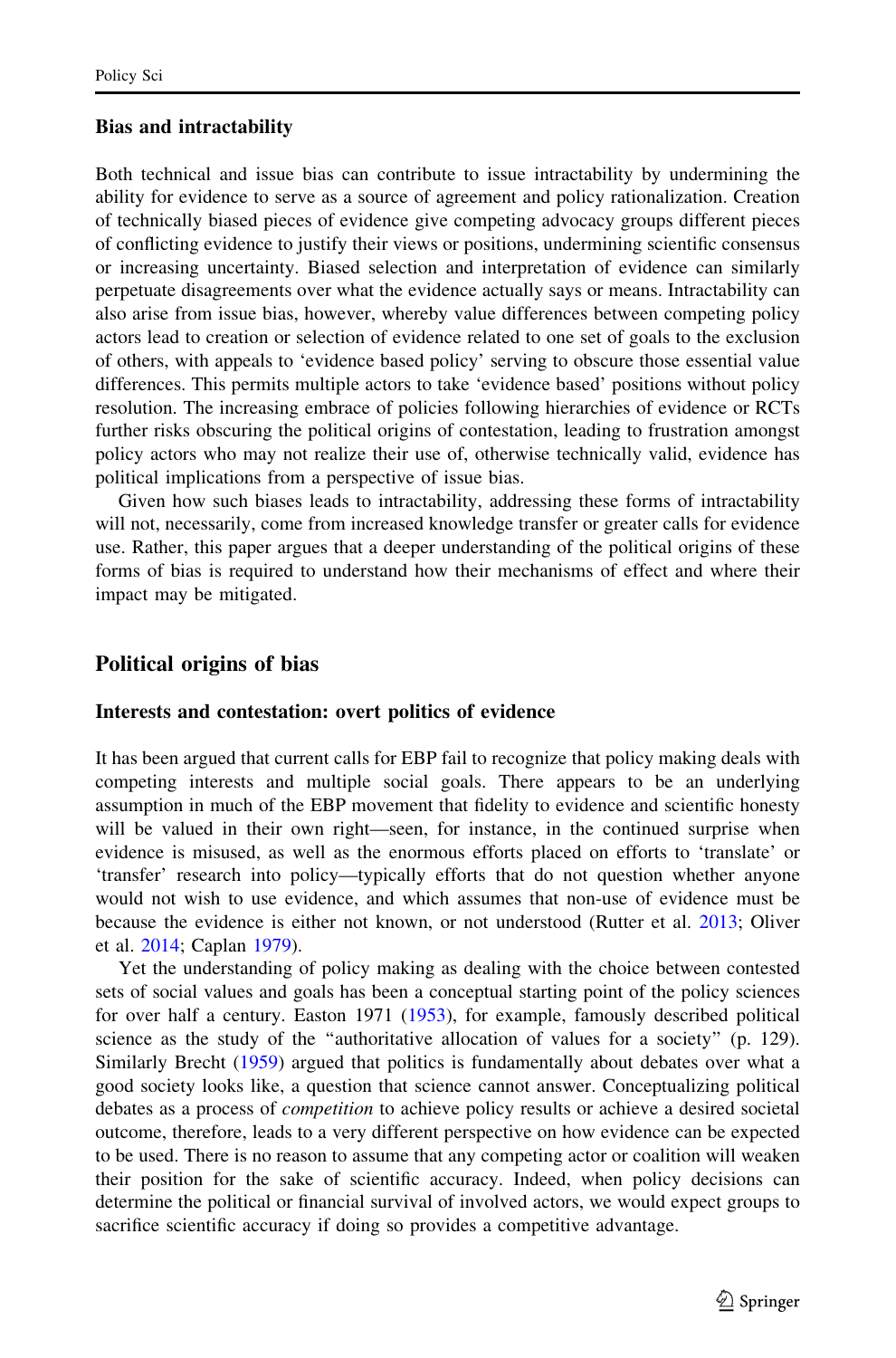From this perspective, many forms of evidentiary bias become increasingly predictable. The biased creation of evidence by industry actors noted above is a case in point. Corporations compete in the private sector to pursue profit. As such, we should *expect* private corporations to produce biased evidence in their interests if it might increase their competitive advantage. This is because any corporate actor who does not do so risks go out of business, replaced by an otherwise equal competitor willing to manipulate evidence to compete. The tobacco industry can again be looked to for a wealth of examples of evidence strategies aimed at achieving a desired policy outcome. One recent example is in how the industry has argued against policies requiring so called 'standardised packaging' (or 'plain packaging'). Often the opposition to such policies has been highly visible—such as when Japan Tobacco International (JTI) placed full-page advertisements in British newspapers in 2013 (when the UK was considering this policy), claiming that the proposal was not 'evidence-based policy' but rather 'policy-based evidence.' [these advertisements were subsequently banned by advertising regulators for making false claims (Thomas  $2013$ )].<sup>2</sup> Yet according to one analysis of the industry's tactics in this policy debate, tobacco companies pursued an evidence strategy that insisted on unrealistic methodological perfection of evaluations conducted, that misquoted published studies, and that withheld evidence counter to their policy goals (Ulucanlar et al. [2014\)](#page-21-0).

This inherent pressure to bias caused by financial interest is, of course, why conflict of interest statements matter, and why most scientific journals (and, indeed, many political bodies) require them. There can even be situations, however, where entrenched interests are so often challenged by research findings that a 'rational' political strategy can be to undermine faith in the whole of scientific practice in the first place—with Oreskes and Conway ([2011](#page-20-0)) exploring how corporations have constructed doubt or undermined the credibility of the research process itself in areas such as tobacco harms or environmental issues.

It is not only corporate actors that may be involved in such strategies, however. Political competition faced by those in positions of authority will similarly provide pressure to use data in biased ways due to the need for a competitive advantage to gain, or remain in, power. In a pluralistic society, groups will compete for public support, and in individual elections, politicians will equally compete for survival through convincing enough of the public to vote for them. Unless scientific accuracy is a particularly important social value required to obtain citizen support (i.e. demanded by the populace), the nature of political competition will lead to scientific rigor taking a back seat to the more important goal of winning or surviving in political debates—which can manifest in technical bias. Such realities can help to explain examples of hiding or obscuring unwanted evidence by those in political power. In 2015, for instance, accusations of such practices were leveled against a number of national governments including: the Indian government for failing to release health survey data results that showed poor results in the Prime Minister's home state of Gujerat (BBC News [2015\)](#page-18-0); the UK government for failing to release numbers of people who have died within six weeks of having their government benefits stopped (Brown [2015\)](#page-18-0); and the Chinese government for failing to report urban pollution data (Chen [2015](#page-18-0)). Each of these cases can be seen as a case of technical bias, as it represents a violation of scientific best practices of making all data available in a systematic and rigorous manner, yet presumably the risk of being accused of obfuscation was judged to be less politically harmful than the implications of making the data widely available.

<sup>&</sup>lt;sup>2</sup> As of April 2016, pdfs of the adverts can be found at: [http://www.jti.com/files/4313/4910/2125/JTI\\_Ads\\_](http://www.jti.com/files/4313/4910/2125/JTI_Ads_July.pdf) [July.pdf.](http://www.jti.com/files/4313/4910/2125/JTI_Ads_July.pdf)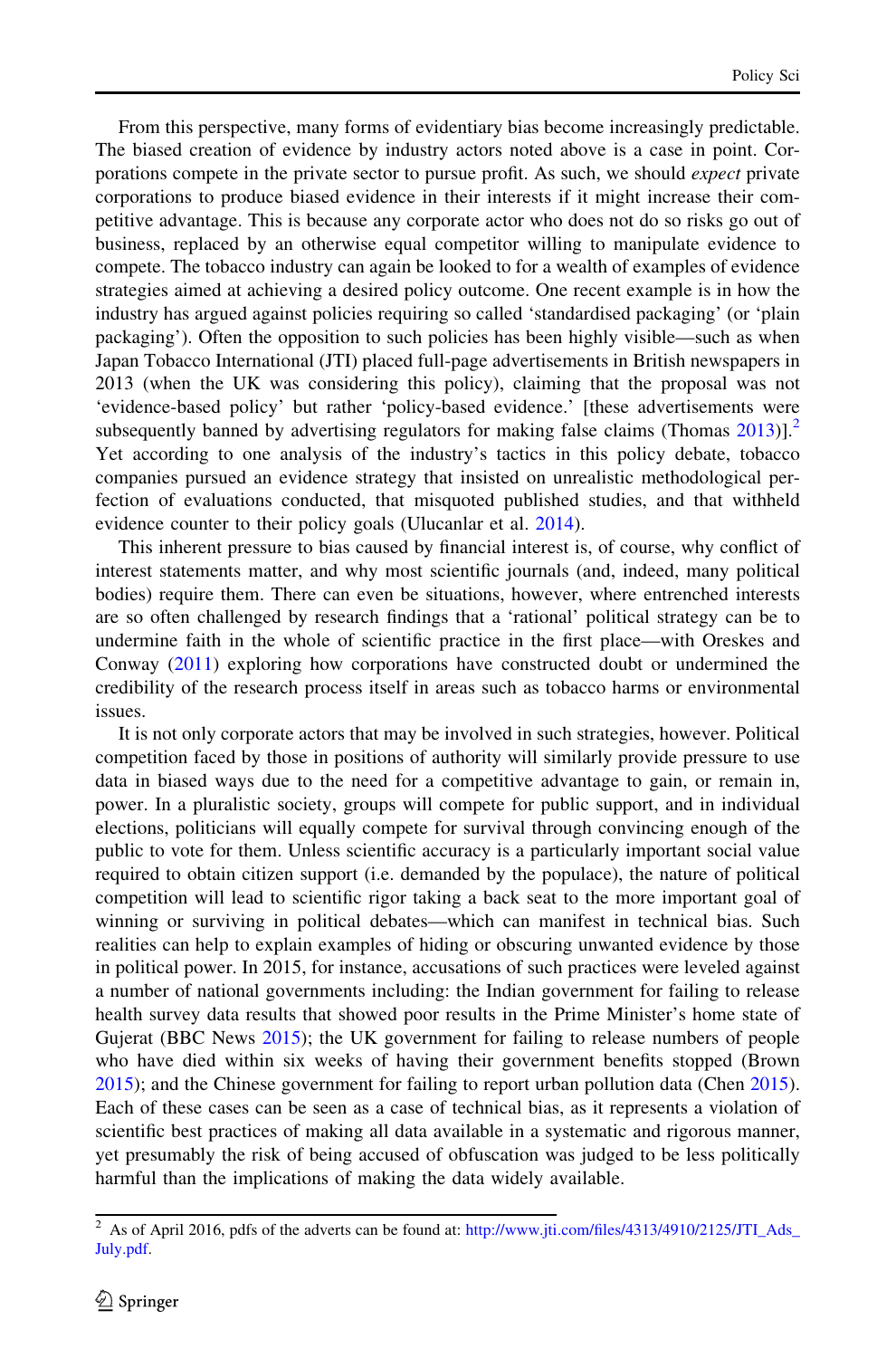Even in cases where technical accuracy is highly valued, and technical bias would undermine a political position, however, issue bias can still result from competition and contestation, as groups will focus on the relevant evidence (often in technically valid ways) that frames debates around their issues of interest. The competition between interests and ideologies therefore provide the incentives to undertake, accept, or maintain many forms of evidentiary bias detailed in the previous section. Indeed, these political origins of bias can be said to represent an *overt politics of evidence* as they arise from often deliberate strategies between groups that are openly competing in political spaces.

#### Cognitive shortcuts and motivated reasoning: subtle politics of evidence

In addition to bias arising from overt political competition between groups, there can also be biased uses of evidence that have less obvious origins. A more *subtle politics of* evidence can arise in particular when individuals are unaware how their value systems, or their group identities, bias their understandings and interpretations of evidence. Researchers in the field of cognitive psychology have particularly explored how *heuristics* (simplifying processes) can lead to biases in understanding information—typically defined as departures from 'rational' or purely analytical decision processes (often seen as incorrect conclusions from what evidence actually shows, or violations of accurate understandings of probability) (Gilovich and Griffin [2002\)](#page-19-0). Such biases are often seen to manifest from decisions made under uncertainty, or when time and other pressures lead to intuitive judgments instead of more deliberate considerations of evidence (Gilovich and Griffin [2002;](#page-19-0) Kahneman [2011;](#page-19-0) Kahneman and Tversky [1974\)](#page-19-0).

Some of the most common and important heuristics affecting affect how scientific evidence include the *availability heuristic* (drawing conclusions aided by utilizing the memory of similar cases) (Gilovich et al. [2002](#page-19-0); Tversky and Kahneman [1973\)](#page-21-0), affect heuristic (judgements influenced by existing affective feelings)(Finucane et al. [2000\)](#page-19-0), and representativeness heuristic (conclusions derived from perception of similarity between a given situation and a prototypical one) (Gilovich and Griffin [2002](#page-19-0); Kahneman and Tversky [1974\)](#page-19-0). Common biases resulting from such processes include: Confirmation bias—Defined as: ''the seeking or interpreting of evidence in ways that are partial to existing beliefs, expectations, or a hypothesis in hand" (Nickerson [1998](#page-20-0) p. 175); *illusory correlation* (in-correct assumption of correlation) (Sternberg [1996\)](#page-21-0); and *attribute substitution*, explained by Kahneman and Frederick ([2002\)](#page-19-0) as: ''when confronted with a difficult question people often answer an easier one instead, usually without being aware of the substitution.''(p. 53). Finally, the concept of motivated reasoning has further been developed to explore cases of self-serving biases in which information, evidence, or arguments are understood in ways conducive to an individual's desires, needs, or goals (Kunda [1990;](#page-20-0) Hahn and Harris [2014;](#page-19-0) Kahan [2011;](#page-19-0) Richey [2012](#page-20-0)).

There has been only limited application of these insights to the understanding of evidence in political settings, however, with much of the research in the field consisting of experiments in political psychology conducted in the US context. In one such study, for example, preference for a preferred political candidate was evaluated after providing negative information about the individual. Notably, Redlawsk et al. ([2010\)](#page-20-0) found that ''voters may become even more positive about a candidate they like after learning something negative about that candidate."(p. 564—emphasis in original).

Motivated reasoning research has also looked at how existing party affiliation affects interpretation of factual data about polarized issues (c.f.: Taber and Lodge [2006;](#page-21-0) Kahan et al. [2013\)](#page-19-0), or perceptions of risk and of expertise—e.g. over climate change (Kahan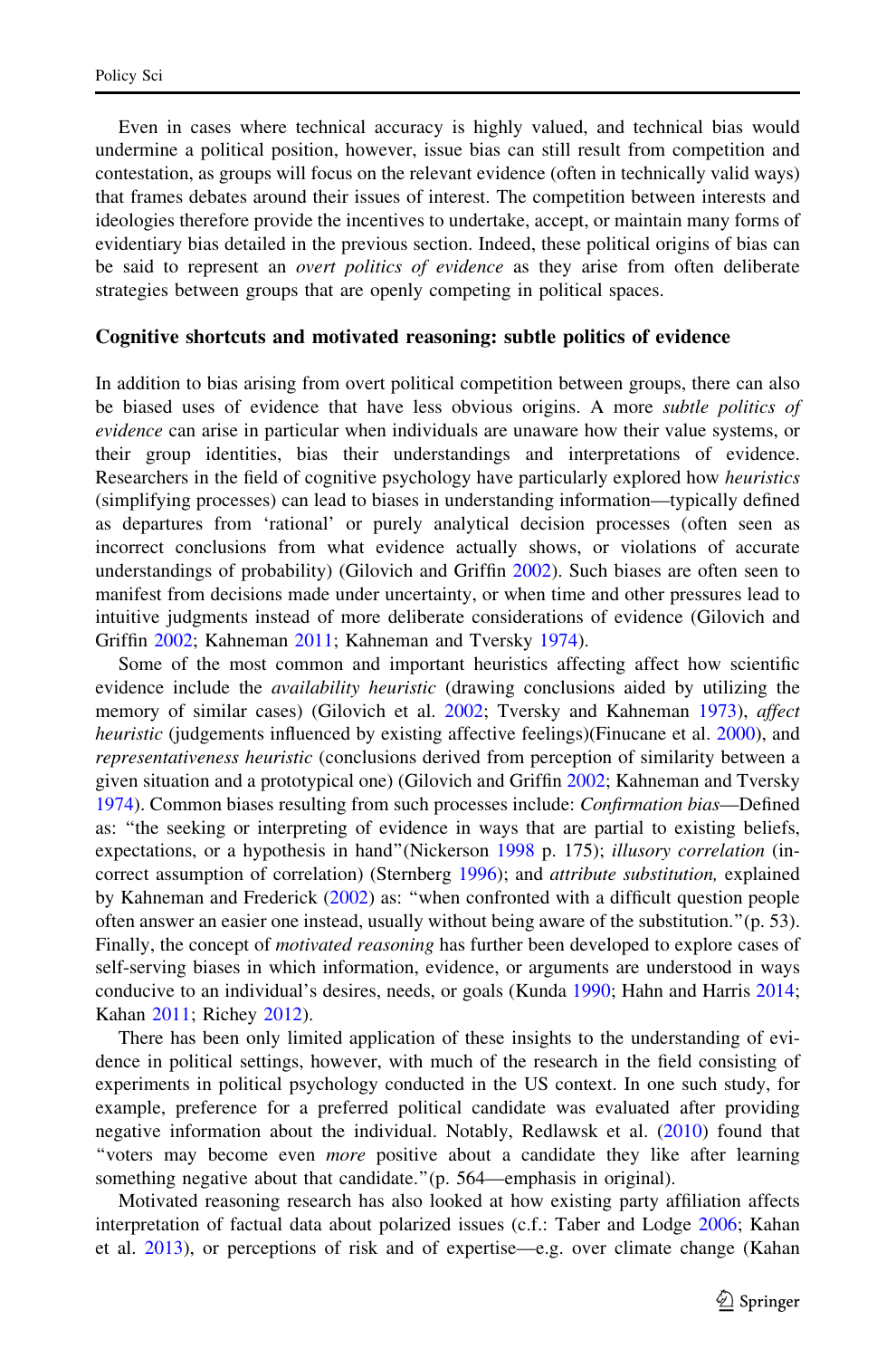[2014\)](#page-19-0). Such research has even shown cases where greater scientific knowledge or numeracy could be correlated with *increased* bias in the interpretation of data. Kahan et al. ([2013\)](#page-19-0) for example, compared the incidence of invalid conclusions drawn from a set of data when the same information was presented as representing either the effect of a skin rash treatment, or the effect of a gun control policy. While the authors expected to see bias increase when data were framed to be about gun control, they further found that more numerate individuals (who tested higher on mathematical skills) were *more likely* interpret gun control data in biased ways.

Finally, Kahan ([2013\)](#page-19-0) also has reported on an experiment illustrating that individuals with greater cognitive reflection (measured in terms of ability to correctly answer mathematical questions which have an intuitive incorrect answer) had a greater propensity for motivated reasoning in an experimental setting. The author concludes that motivated reasoning may not necessarily be due to an over-reliance on heuristic (or intuitive) reasoning in all cases. In this case, he hypothesizes that ''ideologically motivated cognition [is] a form of information processing that promotes individuals' interest in forming and maintaining beliefs that signify their loyalty to important affinity groups''(p. 407).

These concepts help to understand the more *subtle politics of evidence* that explains additional elements of technical and issue bias beyond those which arise from explicit policy contestation. Individuals and groups with contrasting belief systems interpret and use evidence differently—not just because they are actively pursuing particular policy results, but because of how existing beliefs, motivations, and values structure the cognitive processes through which evidence is understood and applied. These theories can further help explain the source of the issue bias related to the prioritization of hierarchies of evidence or RCTs, which appears to be a form of attribute substitution—substituting the difficult questions of what to do to make society better with more straightforward questions of what interventions produce an effect.

While most of the political psychological research conducted on motivated reasoning has been done on populations of voters in the United States, we can also see the influence of cognitive in international expert bodies as well. The World Bank, for instance, dedicated a section of its 2015 world development report to exploring how its own expert staff were subject to cognitive biases which could lead to erroneous interpretations of policy-relevant evidence. These biases at times derived from existing ideological views of staff members; for instance finding that that pre-existing views on the importance of income inequality led to errors in the interpretation of hypothetical minimum wage data. Ultimately the World Bank concluded that its staff were subject to a range of biases that could undermine development planning, including confirmation bias, sunk cost, bias, and inaccurate predictions of the beliefs of the poor people they are meant to be serving with their work (World Bank [2015](#page-21-0)).

#### Intractability and evidentiary bias: a framework

The above sections have mapped out two distinct forms of bias—technical bias and issue bias—and discussed some of their political origins—deriving from differences in values, beliefs and ideologies, manifest through differing mechanisms, both overt and subtle. While some past works have attempted to identify elements of policy problems that might increase their 'wickedness'—for example Head's ([2008\)](#page-19-0), proposed components of complexity, uncertainty, and divergence—here I alternatively focus on elements already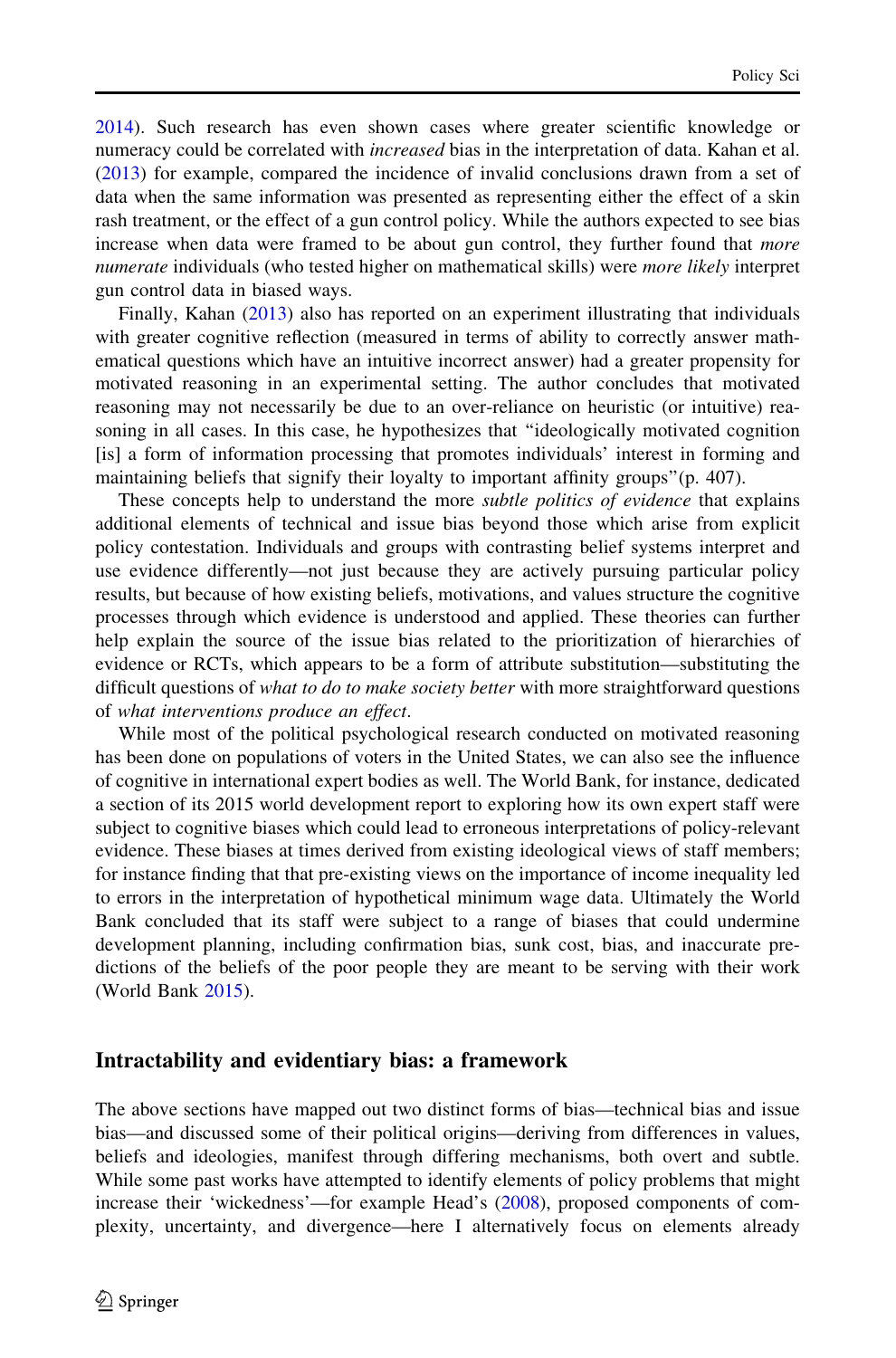common to many problems (both wicked and non) which particularly can be seen to manifest in the forms of evidentiary bias described. These features, and the biases they engender, will in turn influence the intractability of policy debates, and the inability for appeals to evidence, alone, to resolve them. Three features in particular are discussed: policy complexity, contestation and polarization.

#### **Complexity**

One of the most common terms used in discussion of wicked problems is that of complexity. The term has been taken to mean many things, but a useful distinction comes from the field of complexity theory which often distinguishes between what are considered complicated as opposed to *complex* problems (Snyder [2013](#page-21-0); Snowden and Boone [2007\)](#page-21-0). In complicated problems there are many interacting or mutually interdependent elements, but each one may be solvable or knowable. A common example presented is sending a rocket to the moon (c.f. Glouberman and Zimmerman [2002\)](#page-19-0): rocket science is difficult for many to understand, and reliant on many interacting pieces of expert information, but essentially predictable in most cases. Complex issues, on the other hand, are defined as having elements of *uncertainty* in causal relationships (many of which can only be identified after the fact) that prohibit prediction of similar outcomes if the same actions are taken in subsequent iterations. Raising a child is often noted as an example, as would be many experiences of social change (Kurtz and Snowden [2003](#page-20-0); Glouberman and Zimmerman [2002\)](#page-19-0).

In this conceptualization, complicated processes are typified by difficulty, while complex problems are typified by uncertainty. For many scholars, complicated problems are not necessarily wicked, as they can be ultimately solvable. Yet features of complicated problems can manifest in evidentiary bias, often in unconscious ways. Understanding the origins of bias for both complicated and for complex problems is, therefore, essential to address problem intractability. The distinction is particularly important given the origins of bias discussed above and the use of these academic fields to respond to bias. Cognitive psychology has identified different heuristics or mechanisms humans utilize in each of these cases. Kahneman (and colleagues) have famously described two forms of thinking thinking 'fast' (intuitively) and 'slow' (deliberately and analytically)—noting the human propensity to think fast when tasks are complicated or difficult. Intuitive thinking can lead to biases such as attribute substitution and representative bias, even when, in theory, solutions are knowable (Kahneman [2011;](#page-19-0) Kahneman and Frederick [2002](#page-19-0); Kahneman and Tversky [1974](#page-19-0)). When faced with uncertainty, thinking 'fast' can exacerbate different problems such as affective bias (Finucane et al. [2000\)](#page-19-0), yet thinking 'slow' does not eliminate all uncertainty, meaning that other heuristics that deal with situations of partial information can still manifest in bias (Kahneman and Tversky [1974\)](#page-19-0).

Complicated public policy problems furthermore typically involve multiple social outcomes of importance. Regardless of uncertainty in these cases, an increased number of relevant social concerns will increase the possibilities of issue bias, as there will be a greater number of evidence bases to draw on for each relevant concern. Complicated problems can also increase technical bias as multiple affective values will exist (with affective feelings towards each of the relevant concerns potentially leading to bias); and there may more opportunities for cognitive dissonance when values do not align between the multiple social outcomes at stake.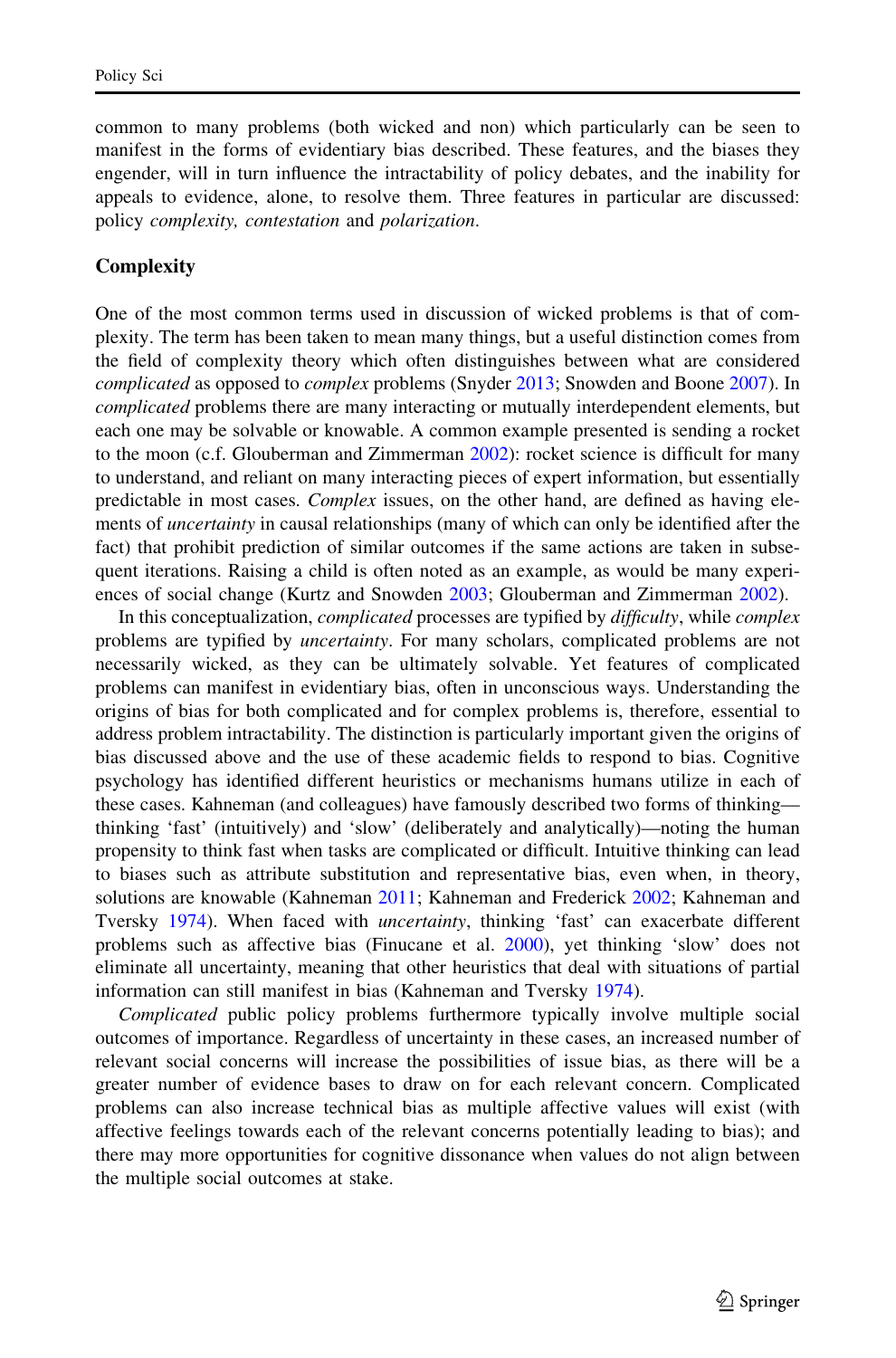#### **Contestation**

A second source of bias arising from features of policy problems can be the level of contestation of an issue—in terms of how important that issue is to the groups in competition. As noted, fidelity to science (or scientific honesty) can be seen as one of the many social values that stakeholders in political arenas may possess. For policy debates with low levels of contestation (involving differences in opinions on values that are of marginal importance to interested parties), it would be unlikely that either side would sacrifice scientific credibility or violate the value for data accuracy to gain a political advantage. One would hardly expect groups to start manipulating research or cherry-picking evidence to influence policy decisions over which color to paint a new school, or to change the weekday that municipalities collect household waste, for instance. Yet when a policy debate revolves around an issue held to be of high importance, there is much a greater incentive for strategic technical bias. Corporate actors may see their company's survival (or perhaps their profit line) as their most important interest. Hence a willingness to sacrifice scientific accuracy to produce evidence more likely to achieve desired policy outcomes. 'Creation science' has similarly no doubt grown from a recognition that mainstream scientific teaching poses an existential threat to the core religious beliefs of 'young earth' divine creation.

The level of importance to the individual will also influence cognitive processes, with issue importance part of what has been termed 'attitude strength' (Pomerantz et al. [1995](#page-20-0)). Studies of the affect heuristic, for instance, have shown that stronger attitude strength can increase biased information processing (c.f: Alhakami and Slovic [1994](#page-18-0); Brannon et al. [2007\)](#page-18-0). Cognitive dissonance theory similarly has illustrated a range of mechanisms used to avoid, dismiss, or ignore cases where values are inconsistent, and stronger value violations would be anticipated when evidence is brought to bear on highly contested debates. Indeed, Taber and Lodge ([2006\)](#page-21-0) found that stronger prior held beliefs on controversial subjects like gun control and affirmative action (in the US) led to increased biased reasoning, including reliance on strategies such as confirmation bias to avoid cognitive dissonance.

#### Polarization

The third and final component of the framework presented here is that of policy polarization. This can refer to how many viable options or positions there are for individuals (or policy makers) to take on an issue, but it can also reflect the polarization of the political landscape more broadly. In terms of polarized issues, at one extreme would be policy debates where there are a large number of intermediary positions. At the other would be policy debates where there appear to only be two diametrically opposed positions with no possibility for compromise. An example of a less-polarized issue might be market regulation. Extreme views no doubt exist, but the vast majority of people would fall along a spectrum of middle-range positions about which elements of markets should be regulated for public safety, or to address market failures. An example of a highly polarized issue might be that of abortion—which is often presented as morally wrong and unacceptable by its nature, or alternatively not a moral violation and as such a personal right for a mother. Other examples might be debates over the validity of including 'intelligent design' in a school science curriculum, or whether gay marriage should be permitted (or not). At times we see compromises made by politicians on these issues (offering 'civil partnerships' or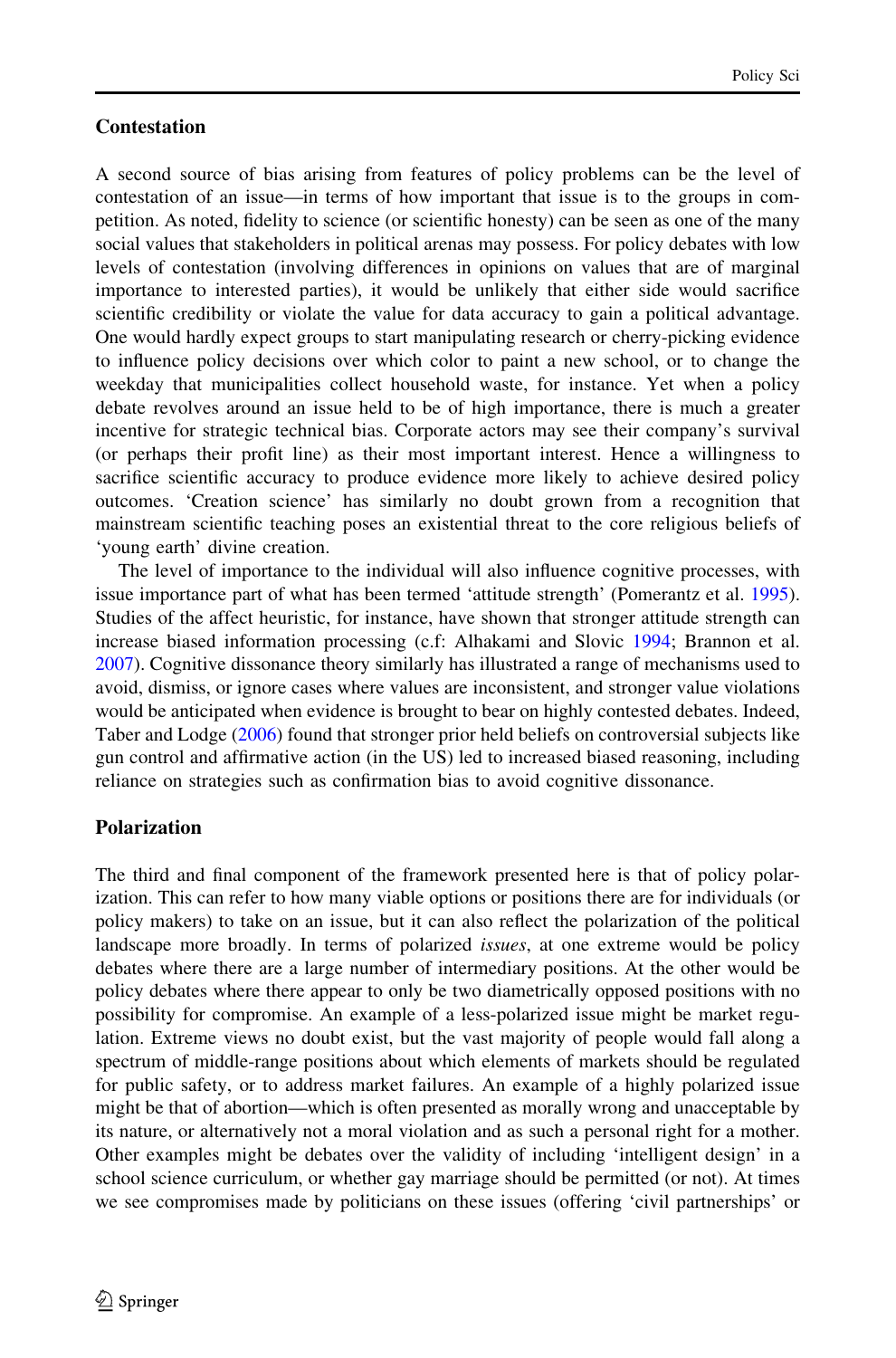abortion in particular circumstances), but in general the issues still are debated over a single binary division.

Policy environments may also be polarized as well, however. Kahan ([2013\)](#page-19-0), for instance, blames, in part, the polarization of American politics for what he sees as ''ubiquity and ferocity of ideological conflicts over facts that turn on empirical evidence'' (p. 407). Sunstein ([2002\)](#page-21-0) has explored group polarization and argued that individuals tend to move to more extreme positions when they deliberate with others sharing their own tendencies. This is said to come from ''people's desire to maintain their reputation and their self-conception'' (p. 176). Kahan's experiments in the American political context illustrate just how these pressures can lead to a biasing tendency in the interpretation of factual data, through what he terms 'identity-protective cognition'—explaining ''the goal of protecting one's identity or standing in an affinity group that shares fundamental values can generate motivated cognition relating to policy-relevant facts'' (p. 408). In highly polarized *environments*, then, the incentive for such identity-protective cognition to maintain group acceptance would be exacerbated. If we imagine individuals sharing political values, ideologies, and social interactions with a particular group, in a polarized society, an individual may risk losing their entire network and sense of community if they accept a valid (technically unbiased) evidence assessment which contradicts their group's positions. The individual may have few shared values, ideologies, or social interactions with those on the other polarized position, and have a great deal to lose from group exclusion. In a non-polarized context, however, there may be several positions to adhere to, and multiple alternative groups in which to integrate.

Finally, polarization of the overall political landscape may also drive issue bias through the clustering of concerns that tend to split between divided groups. If valued social outcomes or concerns are highly clustered between opposed groups, we might expect that selection of issues over which to review evidence to more likely to come from within a single cluster, due to shared information and common thinking (and biases) within a the group.

#### **Discussion**

The contemporary evidence-based policy movement often sees evidence as a solution to public policy debates and a source of policy guidance. This fits a rationalist ideal of policy making that has been pursued for centuries, but which may fail to address many of the realities of policy making. Many features of wicked policy problems raise challenges as to how, or even why, evidence might serve a rationalizing role in such cases. Head and Alford ([2008\)](#page-19-0) have stated that ''there has been very little attention to the implications for public management of how 'wicked problems' are identified, understood and managed" (p. 2 emphasis in original). This paper aims to help address this gap in part by exploring one of the key aspects of evidence use that may drive problem wickedness; those cases where seeming intractability arises from the failures of appeals to evidence to achieve solutions or resolve debates.

The paper has specifically delineated two forms of evidentiary bias that can undermine its use in these ways, thereby supporting intractability. It explored the political origins of those biases, discussing three particular features of policy problems that may manifest in bias through different mechanisms. Table [1](#page-16-0) presents a summary of these findings in what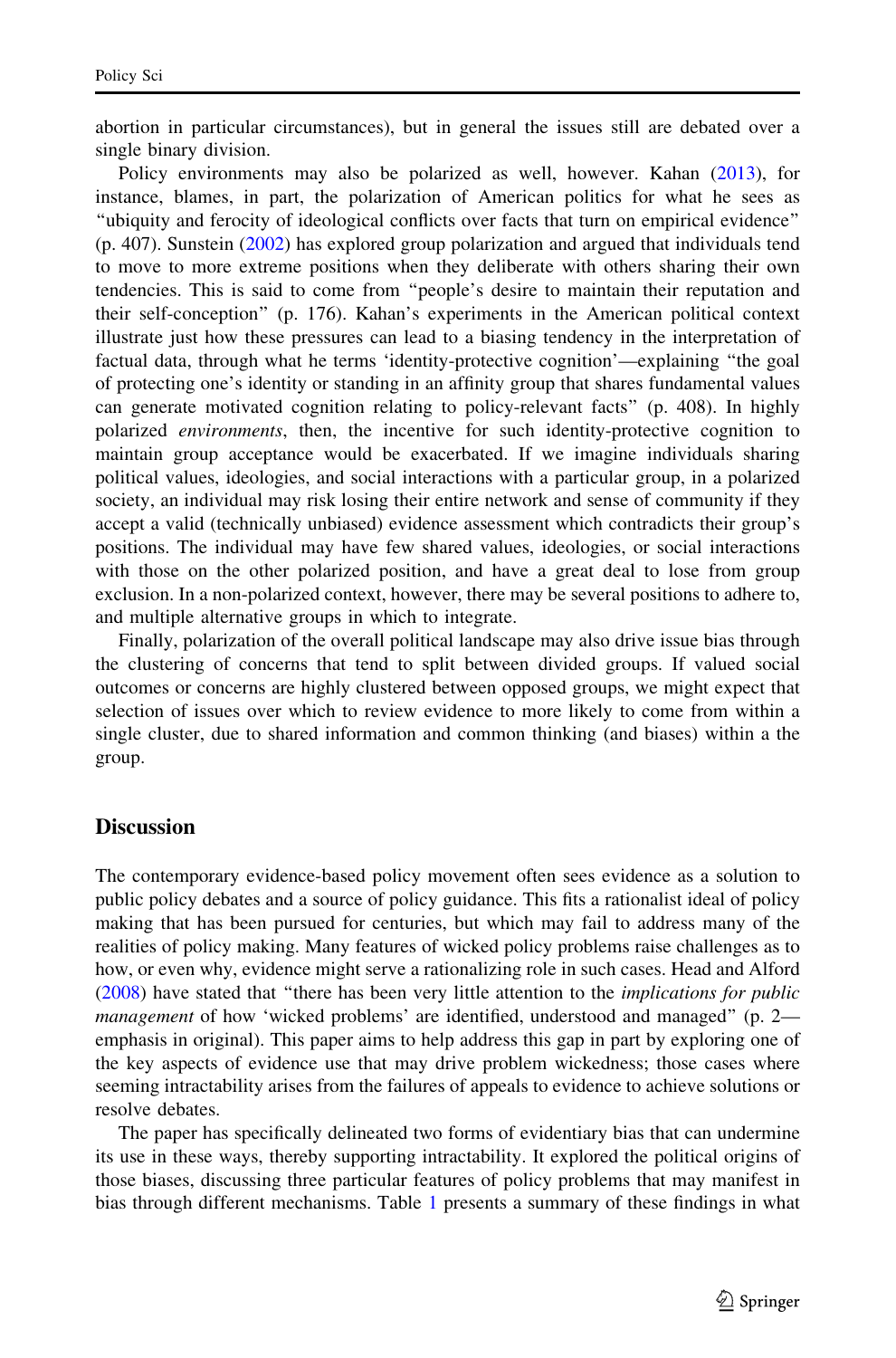| Features of policy problems              | Example sources of technical bias                                                                                                                                                            | Example sources of issue bias                                                                                                                                     |
|------------------------------------------|----------------------------------------------------------------------------------------------------------------------------------------------------------------------------------------------|-------------------------------------------------------------------------------------------------------------------------------------------------------------------|
| Complexity<br>(a) Complicated            | Increased reliance on intuitive<br>'fast' thinking and heuristic-<br>driven processes for shortcuts                                                                                          | Increased number of social<br>concerns to choose between                                                                                                          |
| (b) Uncertain                            | Heuristics driven processes for<br>judgements under uncertainty;<br>Opportunity to sow doubt to<br>undermine confidence or faith in<br>scientific advice                                     | Unconscious desire for certainty<br>can lead to attribute substitution<br>(e.g. choosing to pursue what<br>can be measured, not what is<br>necessarily important) |
| Contestation                             | Stronger affective feelings and<br>hence greater attitude strength<br>driving biased interpretations;<br>Diminished relative value of<br>scientific accuracy compared to<br>political stakes | Greater value placed on particular<br>outcomes to include in evidence<br>creation or selection                                                                    |
| Polarization:<br>(a) Of the policy issue | 'All or nothing,' or 'winner takes'<br>all' choices increase incentive to<br>manipulate evidence to achieve<br>desired outcome                                                               | Having more to lose also<br>incentivizes utilizing only the<br>evidence speaking to desired<br>goals                                                              |
| (b) Of the political environment         | Stronger motivation for Identity-<br>protective cognition (greater<br>importance to maintain group<br>acceptance)                                                                            | Clustering of values and concerns<br>may lead to selection of issues<br>from a limited set                                                                        |

<span id="page-16-0"></span>Table 1 Cognitive-political framework linking features of policy problems with sources of evidentiary bias. Adapted in part from (Parkhurst [2017,](#page-20-0) in press)

can be termed a 'cognitive-political framework', due to its origins in both political studies and cognitive psychology<sup>3</sup>:

There have already been some initial suggestions of ways to address policy wickedness in the literature. Head ([2008\)](#page-19-0), for example, has explained that ''the three most widely recommended approaches to wicked problems—better knowledge, better consultation, and better use of third-party partners—deserve closer attention in future research''(p. 114). There have also been propositions for how particular approaches to deliberation can serve to address wicked problems. Carcasson and Sprain [\(2016](#page-18-0)), for instance, describe a process of 'deliberative inquiry' as one which is continually learning and facilitating interactions between rival parties; so as to provide information and consider multiple perspectives in order to reduce tensions between rival groups.<sup>4</sup>

The cognitive-political framework presented here presents an additional tool to consider when, and in which situations, different approaches such as these might help to address situations of intractability. For example, better knowledge may reduce bias arising from complexity, but may actually exacerbate bias in some cases of polarized motivated reasoning; and may similarly fail to resolve contested situations where issue bias allowing

<sup>3</sup> This table is an adaptation of a version currently in press as part of a larger manuscript, but which does not apply the concepts to problem wickedness directly.

<sup>&</sup>lt;sup>4</sup> Others have similarly emphasized the importance of forms of public dialogue (Yankelovich [1999](#page-21-0)), of reducing 'enclave deliberation' of only like-minded individuals (Sunstein [2002\)](#page-21-0); or of creating environments for listening and learning across groups (Willis [2016\)](#page-21-0) as key ways to overcome wickedness and policy impasses.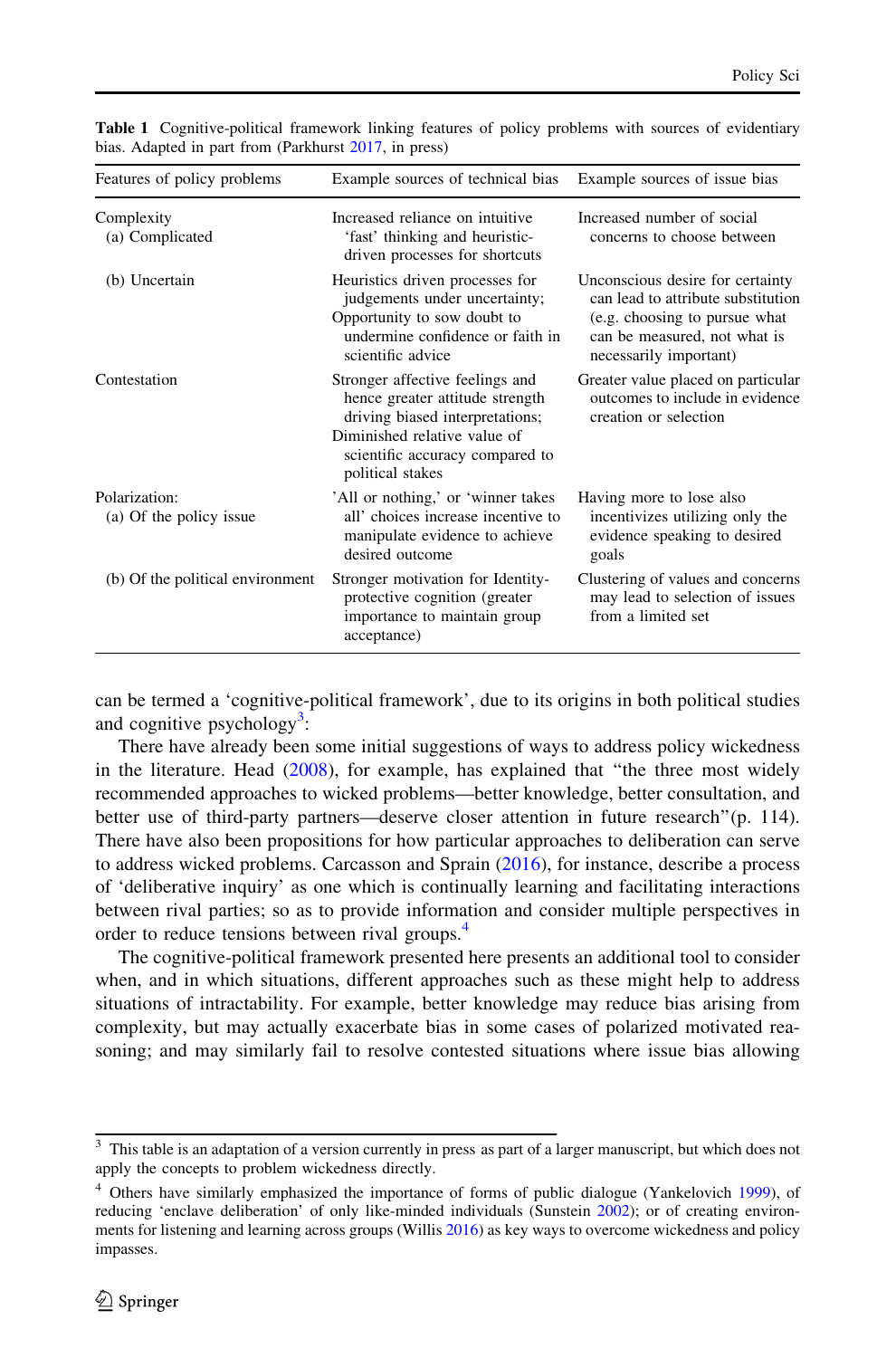both sides to claim an evidence-based position. The deliberative approaches promoted by Carcasson and Sprain and others might also work to address some forms of bias explored in this paper—such as reducing issue bias by ensuring more explicit statement of values is made, or overcoming intuitive technical errors if time is taken to 'think slow' about issues—but other sources of bias may require additional intervention. E.g. cases of attribute substitution may need to be specifically flagged up if members of deliberative processes are unconsciously substituting easier to understand or answer questions for otherwise more relevant difficult ones.

Having a more explicit understanding of the origins and mechanisms of bias provided by the cognitive political framework may therefore inform the planning and strategies taken within efforts such as those deliberative problem-solving efforts aiming to overcome wickedness more generally. So if a problem is recognized to be *complicated*, for example, safety mechanisms, of a sort, can be emphasized to ensure that slower thinking (more conscious deliberation) is mandated where it is likely to be needed (Kahneman [2011](#page-19-0)). Issue bias derived from having multiple relevant social values might be addressed by inclusive deliberative strategies noted above, but they may further be managed by requiring relevant social outcomes to be explicitly named or agreed at the start of policy debates—akin to the processes of multi-criteria decision analysis (Belton and Stewart [2002](#page-18-0)), or indeed, the 'mediated dialogue' (B. W. Head [2008\)](#page-19-0) or 'frame reflective' analysis (Schön and Rein [1994\)](#page-21-0) that have been suggested to make the roles of values in policy debates more clear. Other sources of bias may be less amenable to single approaches, however. Taking the earlier example of contestation over what to measure in gun control evaluations, while it might be possible to include more of what different groups are concerned with (crime rates, violent tendencies, accidental deaths, etc.), there still may be motivated reasoning that rejects findings or leads to invalid interpretation of evidence, even by those with high levels of scientific knowledge. A combination of frame reflection, independent verification, depolarizing deliberation, and other approaches might be required to address intractability over evidence in such cases—as might indeed be expected for issues demonstrating multiple elements of wickedness, and multiple origins of evidentiary bias.

Much work remains to be done in this area, yet a more strategic approach to identifying the origins and mechanisms of evidentiary bias has clear implications for future areas of research. While this framework was informed by empirical examples, a next step could be more in-depth application and testing in specific case studies. Further conceptual work could also be useful, particularly as the scientific fields informing the framework continue to evolve or identify new mechanisms of bias arising from political arrangements. Another important piece of future research could be to systematically and critically review the state of knowledge about strategies that have been proposed or used to mitigate particular forms of bias covered by the framework. This could in turn lead to development and subsequent empirical evaluation of further strategies aimed at reducing intractability in particular political settings. Seeking to tackle the challenges posed by wicked problems will no doubt remain a priority in the policy sciences, however, and this paper hopes to provide one component that may be useful towards achieving that goal.

Acknowledgements This work is part of the Getting Research Into Policy in Health (GRIP-Health) project, supported by a grant from the European Research Council (Project ID#282118).

Open Access This article is distributed under the terms of the Creative Commons Attribution 4.0 International License [\(http://creativecommons.org/licenses/by/4.0/\)](http://creativecommons.org/licenses/by/4.0/), which permits unrestricted use, distribution, and reproduction in any medium, provided you give appropriate credit to the original author(s) and the source, provide a link to the Creative Commons license, and indicate if changes were made.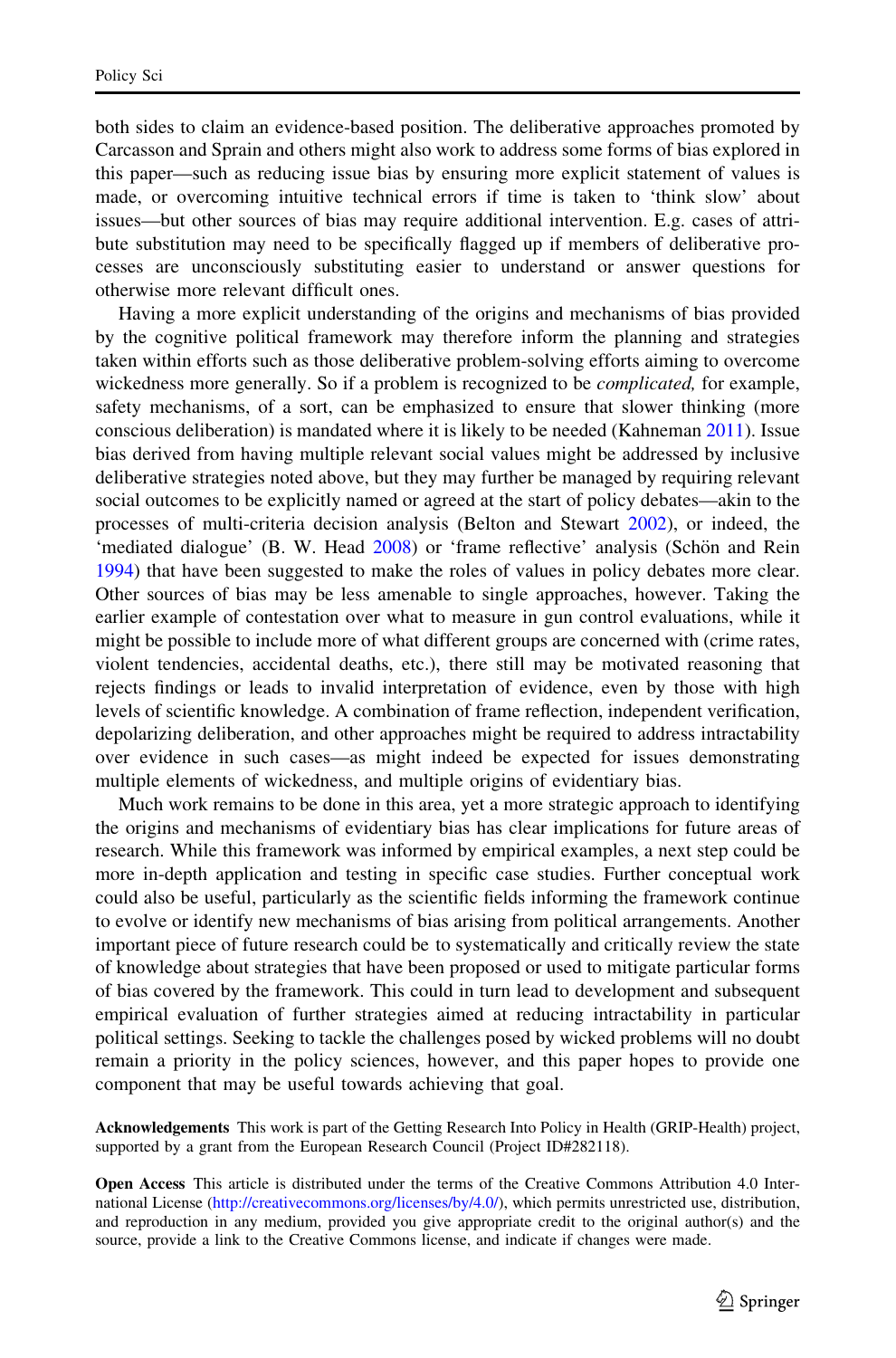#### <span id="page-18-0"></span>References

- Alhakami, A. S., & Slovic, P. (1994). A psychological study of the inverse relationship between perceived risk and perceived benefit. Risk Analysis, 14(6), 1085–1096.
- Australian Public Service Commission. (2007). Tackling wicked problems: A public policy perspective. No location listed: Commonwealth of Australia.
- Bacchi, C. L. (2009). Analysing policy: What's the problem represented to be?. Frenchs Forest NSW: Pearson Australia.
- Bachrach, P., & Baratz, M. S. (1970). Power and poverty: Theory and practice. Oxford: Oxford University Press.
- Barnes, A., & Parkhurst, J. O. (2014). Can global health policy be depoliticised? A critique of global calls for evidence-based policy. In G. Yamey & G. Brown (Eds.), Handbook of global health policy (pp. 157–173). Chichester: Wiley-Blackwell.
- Baron, J. (1997). Confusion of Relative and Absolute Risk in Valuation. Journal of Risk and Uncertainty, 14(3), 301–309. doi:[10.1023/A:1007796310463](http://dx.doi.org/10.1023/A:1007796310463).
- Barratt, A., Wyer, P. C., Hatala, R., McGinn, T., Dans, A. L., Keitz, S., et al. (2004). Tips for learners of evidence-based medicine: 1. Relative risk reduction, absolute risk reduction and number needed to treat. Canadian Medical Association Journal, 171(4), 353–358. doi[:10.1503/cmaj.1021197.](http://dx.doi.org/10.1503/cmaj.1021197)
- BBC News. (2015). Indian government failing to publish UN health report. [http://www.bbc.co.uk/news/](http://www.bbc.co.uk/news/world-asia-india-33375754) [world-asia-india-33375754](http://www.bbc.co.uk/news/world-asia-india-33375754).
- Belton, V., & Stewart, T. (2002). Multiple criteria decision analysis: an integrated approach. Boston: Kulwer Academic Publishers.
- Bero, L. A. (2005). Tobacco industry manipulation of research. Public Health Reports, 120(2), 200-208.
- Boden, R., & Epstein, D. (2006). Managing the research imagination? Globalisation and research in higher education. Globalisation, Societies and Education, 4(2), 223–236. doi:[10.1080/14767720600752619](http://dx.doi.org/10.1080/14767720600752619).
- Booth, A. (2010). On hierarchies, malarkeys and anarchies of evidence. Health Information and Libraries Journal, 27(1), 84–88. doi:[10.1111/j.1471-1842.2010.00879.x](http://dx.doi.org/10.1111/j.1471-1842.2010.00879.x).
- Brannon, L. A., Tagler, M. J., & Eagly, A. H. (2007). The moderating role of attitude strength in selective exposure to information. Journal of Experimental Social Psychology, 43(4), 611–617.
- Brecht, A. (1959). Political theory: The foundations of twentieth-century political thought. Princeton, NJ: Princeton University Press.
- Brown, S. (2015). DWP block release of figures on number of people dying after benefits stopped. [http://](http://www.huffingtonpost.co.uk/2015/06/11/statistics-refused-benefits-death_n_7561918.html) [www.huffingtonpost.co.uk/2015/06/11/statistics-refused-benefits-death\\_n\\_7561918.html.](http://www.huffingtonpost.co.uk/2015/06/11/statistics-refused-benefits-death_n_7561918.html)
- Bruce-Briggs, B. (1976). The great American gun war. The Public Interest, 45, 37–62.
- Burger, J. B. J. W. E. (2002). Can gun control work?. Oxford: Oxford University Press.
- Burls, A., Gold, L., & Clark, W. (2001). Systematic review of randomised controlled trials of sildenafil (Viagra) in the treatment of male erectile dysfunction. British Journal of General Practice, 51(473), 1004–1012.
- Caplan, N. (1979). The two-communities theory and knowledge utilization. American Behavioral Scientist, 22(3), 459–470. doi:[10.1177/000276427902200308](http://dx.doi.org/10.1177/000276427902200308).
- Carcasson, M., & Sprain, L. (2016). Beyond problem solving: Reconceptualizing the work of public deliberation as deliberative inquiry. Communication Theory, 26(1), 41–63. doi[:10.1111/comt.12055](http://dx.doi.org/10.1111/comt.12055).
- Chalmers, I. (2003). Trying to do more good than harm in policy and practice: the role of rigorous, transparent, up-to-date evaluations. The Annals of the American Academy of Political and Social Science, 589(1), 22–40.
- Chen, S. (2015). Most Chinese cities hiding vital pollution data from public. [http://www.scmp.com/news/](http://www.scmp.com/news/china/article/1202211/most-chinese-cities-hiding-vital-pollution-data-public) [china/article/1202211/most-chinese-cities-hiding-vital-pollution-data-public](http://www.scmp.com/news/china/article/1202211/most-chinese-cities-hiding-vital-pollution-data-public). Accessed Dec 20, 2015.
- Coalition for Evidence-Based Policy. (2015). Our mission. [http://coalition4evidence.org/.](http://coalition4evidence.org/) Accessed Feb 05, 2015.
- Coyne, R. (2005). Wicked problems revisited. Design Studies, 26(1), 5–17. doi:[10.1016/j.destud.2004.06.](http://dx.doi.org/10.1016/j.destud.2004.06.005) [005.](http://dx.doi.org/10.1016/j.destud.2004.06.005)
- Cummings, K. M., Brown, A., & O'Connor, R. (2007). The cigarette controversy. Cancer Epidemiology, Biomarkers and Prevention, 16(6), 1070–1076. doi[:10.1158/1055-9965.epi-06-0912.](http://dx.doi.org/10.1158/1055-9965.epi-06-0912)
- Czerniawski, G. (2016). A race to the bottom—Prison education and the English and Welsh policy context. Journal of Education Policy, 31(2), 198–212. doi[:10.1080/02680939.2015.1062146.](http://dx.doi.org/10.1080/02680939.2015.1062146)
- Davies, P. (1999). What is evidence-based education? British journal of educational studies, 47(2), 108–121.
- Easton, D. (1953). The political system: An inquiry into the state of political science. New York: Alfred A. Knopf (republished 1971).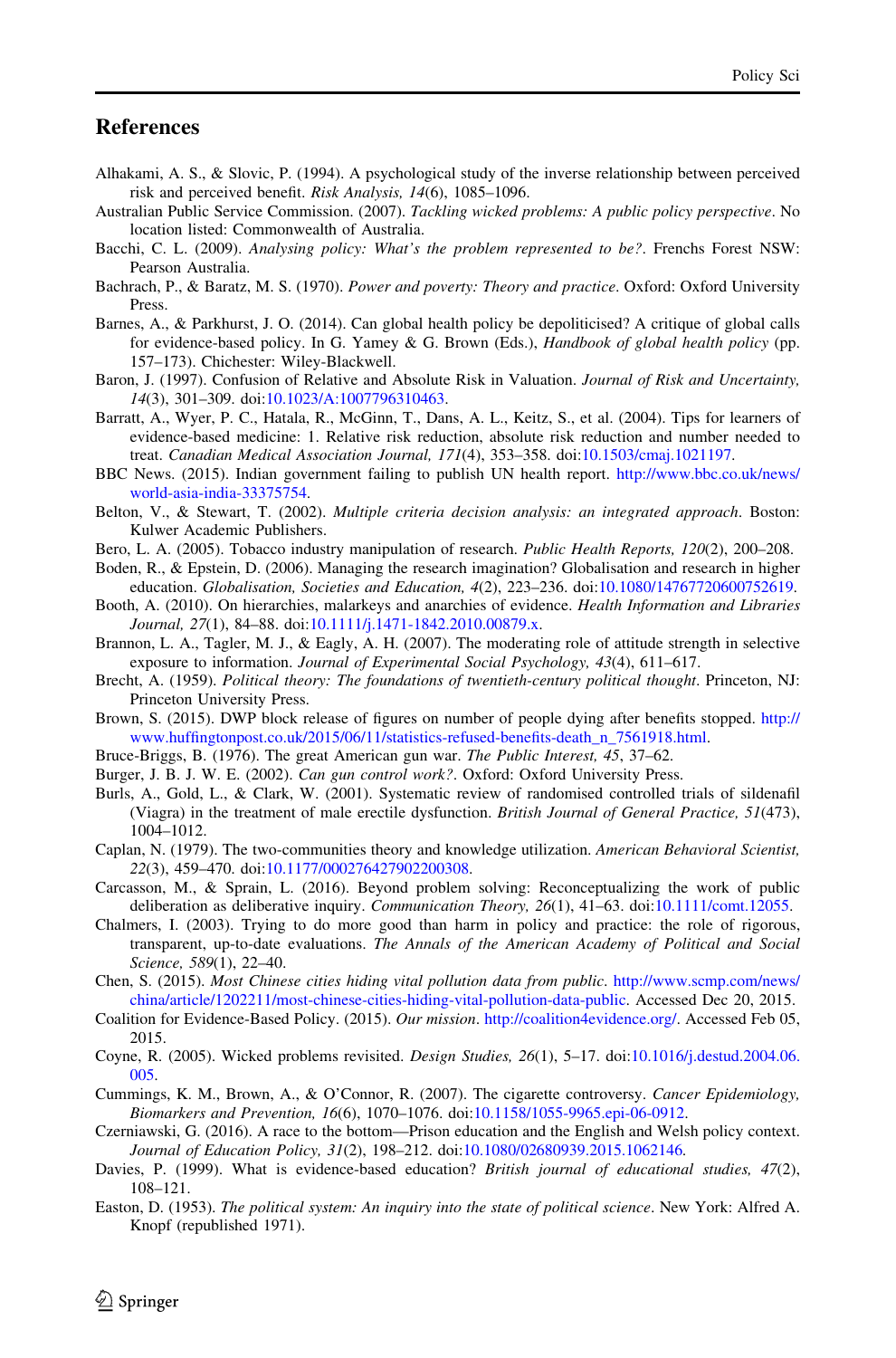- <span id="page-19-0"></span>Finucane, M. L., Alhakami, A., Slovic, P., & Johnson, S. M. (2000). The affect heuristic in judgments of risks and benefits. Journal of Behavioral Decision Making, 13(1), 1–17. doi:[10.1002/\(sici\)1099-](http://dx.doi.org/10.1002/(sici)1099-0771(200001/03)13:1%3c1:aid-bdm333%3e3.0.co;2-s)  $0771(200001/03)13:1<1$  $0771(200001/03)13:1<1$ :aid-bdm333>3.0.co;2-s.
- Fries, J. F., & Krishnan, E. (2004). Equipoise, design bias, and randomized controlled trials: the elusive ethics of new drug development. Arthritis Research and Theory, 6(3), R250–R255.
- Gilovich, T., & Griffin, D. (2002). Introduction—Heruistics and biases: then and now. In T. Gilovich, D. Griffin, & D. Kahneman (Eds.), *Heuristics and biases: the psychology of intuitive judgement* (pp. 1–18). Cambridge: Cambridge University Press.
- Gilovich, T., Griffin, D. W., & Kahneman, D. (Eds.). (2002). Heuristics and biases: the psychology of intuitive judgement. Cambridge: Cambridge University Press.
- Glouberman, S., & Zimmerman, B. (2002). Complicated and complex systems: what would successful reform of Medicare look like?: Commission on the Future of Health Care in Canada Toronto.
- Goldacre, B. (2014). Bad Pharma: How drug companies mislead doctors and harm patients. London: Fourth Estate.
- Greenhalgh, T., & Wieringa, S. (2011). Is it time to drop the 'knowledge translation' metaphor? A critical literature review. Journal of the Royal Society of Medicine, 104(12), 501–509. doi:[10.1258/jrsm.2011.](http://dx.doi.org/10.1258/jrsm.2011.110285) [110285.](http://dx.doi.org/10.1258/jrsm.2011.110285)
- Guenther, J., Williams, E., & Arnott, A. (2010). The politics of evaluation: evidence-based policy or policybased evidence? In Paper presented at the NARU Public Seminar Series, Darwin, 20 Nov 2010.
- Hahn, U., & Harris, A. J. (2014). What does it mean to be biased: motivated reasoning and rationality. Psychology of Learning and Motivation, 61, 41–102.
- Hawkins, B., & Parkhurst, J. (2015). The 'good governance' of evidence in health policy. Evidence and Policy A Journal of Research, Debate and Practice. doi[:10.1332/174426415X14430058455412.](http://dx.doi.org/10.1332/174426415X14430058455412)
- Haynes, L., Goldacre, B., & Torgerson, D. (2012). Test, learn, adapt: developing public policy with randomised controlled trials. London: Cabinet Office-Behavioural Insights Team.
- Head, B. W. (2008). Wicked problems in public policy. Public Policy, 3(2), 101–118.
- Head, B. W. (2010). Reconsidering evidence-based policy: Key issues and challenges. Policy and Society, 29(2), 77–94. doi:[10.1016/j.polsoc.2010.03.001](http://dx.doi.org/10.1016/j.polsoc.2010.03.001).
- Head, B., & Alford, J. (2008). Wicked Problems: The Implications for Public Management. In Paper presented at the International Research Society for Public Management 12th Annual Conference, Brisbane, March 26–28, 2008.
- Institute of Climate Studies (2013). Climate science data: cherry picking. [http://www.icsusa.org/pages/](http://www.icsusa.org/pages/articles/2013-icsusa-articles/may-2013%e2%80%94Climate-science-data-cherry-picking.php%23.VV971UYku4E) [articles/2013-icsusa-articles/may-2013—Climate-science-data-cherry-picking.php#.VV971UYku4E.](http://www.icsusa.org/pages/articles/2013-icsusa-articles/may-2013%e2%80%94Climate-science-data-cherry-picking.php%23.VV971UYku4E) Accessed May 23, 2015.
- International Initiative for Impact Evaluation. (2009). Building on what works: Annual report 2009. New Delhi: International Initiatuve for Imapct Evaluation.
- Kahan, D. M. (2011). What is motivated reasoning and how does it work? [http://www.](http://www.scienceandreligiontoday.com/2011/05/04/what-is-motivated-reasoning-and-how-does-it-work/) [scienceandreligiontoday.com/2011/05/04/what-is-motivated-reasoning-and-how-does-it-work/](http://www.scienceandreligiontoday.com/2011/05/04/what-is-motivated-reasoning-and-how-does-it-work/). Accessed March 06, 2015.
- Kahan, D. M. (2013). Ideology, motivated reasoning, and cognitive reflection. Judgment and Decision Making, 8, 407–424.
- Kahan, D. M. (2014). Making climate-science communication *evidence*-based—All the way down. In D. A. Crow & M. T. Boykoff (Eds.), Culture, politics and climate change: How information shapes our common future (pp. 203–220). Abingdon: Routledge (Earthscan).
- Kahan, D. M., Peters, E., Dawson, E. C., & Slovic, P. (2013). Motivated numeracy and enlightened selfgovernment. Yale Law School, Public Law Working Paper (307).
- Kahneman, D. (2011). Thinking, fast and slow. London: Allen Lane.
- Kahneman, D., & Frederick, S. (2002). Representativeness revisited: Attribute substitution in intuitive judgment (pp. 49–81). Heuristics and biases: The Psychology of Intuitive Judgment.
- Kahneman, D., & Tversky, A. (1974). Judgement under uncertainty: Heruristics and biases. Science, 185(4157), 1124–1131.
- Kessler, G. (2014). Obama's claim to bragging rights on carbon emissions. Accessed July 23, 2015.
- Klare, M. (2014). We're still losing the war on carbon. [http://www.motherjones.com/environment/2014/02/](http://www.motherjones.com/environment/2014/02/united-states-losing-carbon-wars-climate-change-fossil-fuel) [united-states-losing-carbon-wars-climate-change-fossil-fuel.](http://www.motherjones.com/environment/2014/02/united-states-losing-carbon-wars-climate-change-fossil-fuel) Accessed July 23 2015.
- Kleck, G. (1986). Policy lessons from recent gun control research. Law and Contemporary Problems, 49(1), 35–62.
- Koppenjan, J. F. M., & Klijn, E.-H. (2004). Managing uncertainties in networks: a network approach to problem solving and decision making. London: Routledge.
- Krieger, N. (1992). The making of public health data: paradigms, politics, and policy. Journal of Public Health Policy, 13, 412–427.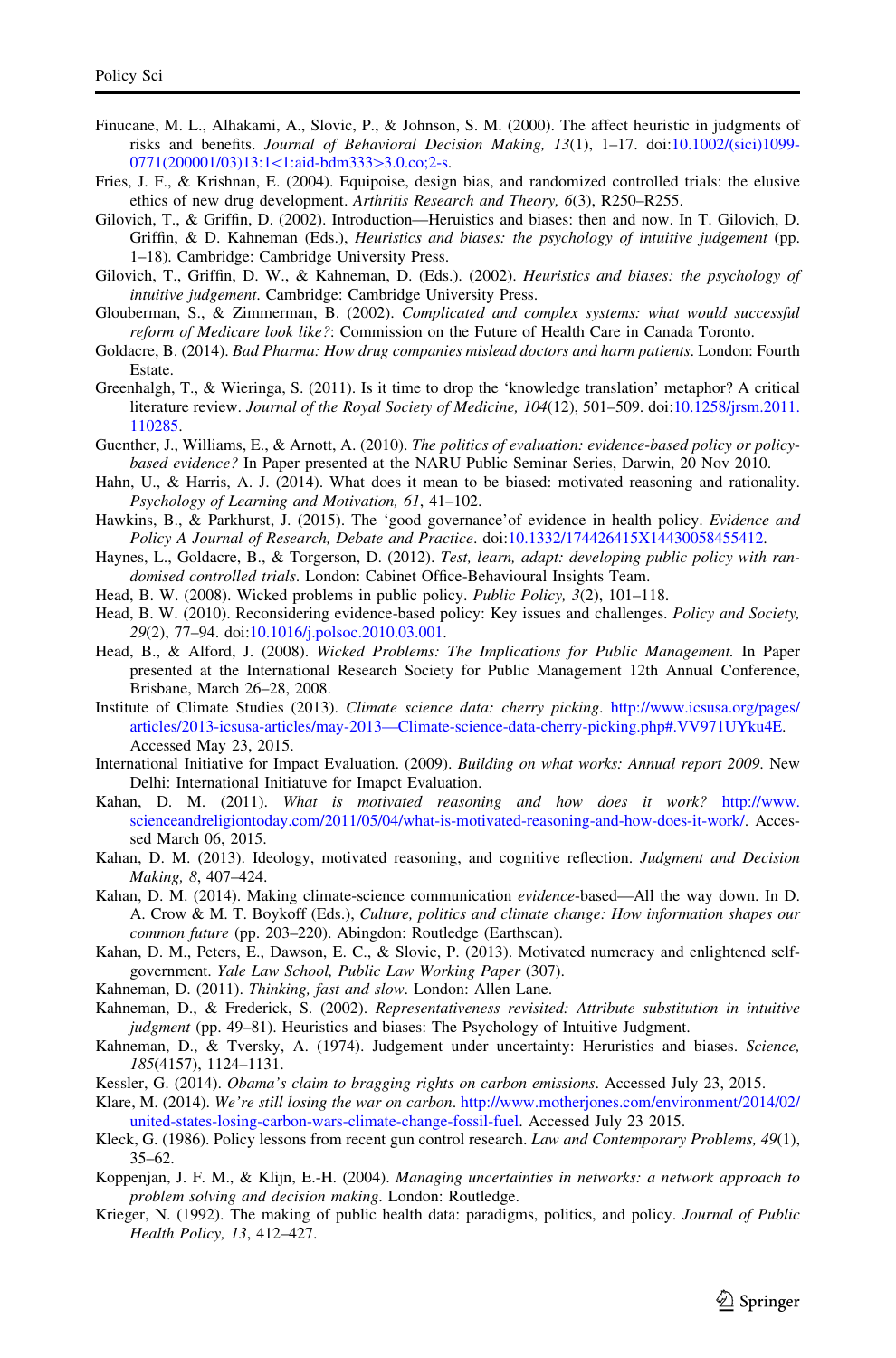<span id="page-20-0"></span>Kunda, Z. (1990). The case for motivated reasoning. Psychological Bulletin, 108(3), 480–498.

- Kurtz, C. F., & Snowden, D. J. (2003). The new dynamics of strategy: Sense-making in a complex and complicated world. IBM systems journal, 42(3), 462–483.
- Lazarus, R. J. (2008). Super wicked problems and climate change: Restraining the present to liberate the future. Cornell Law Review, 94, 1153–1233.
- Leenaars, A. A., & Lester, D. (1997). The effects of gun control on the accidental death rate from firearms in Canada. Journal of Safety Research, 28(3), 119–122.
- Levin, K., Cashore, B., Bernstein, S., & Auld, G. (2012). Overcoming the tragedy of super wicked problems: constraining our future selves to ameliorate global climate change. Policy Sciences, 45(2), 123–152. doi[:10.1007/s11077-012-9151-0.](http://dx.doi.org/10.1007/s11077-012-9151-0)
- Lin, V. (2003). Competing rationalities: evidence-based health policy. In V. Lin & B. Gibson (Eds.), Evidence-based health policy: problems & possibilities (pp. 3–17). Oxford: Oxford University Press.
- MacKenzie, D. L. (2000). Evidence-Based Corrections: Identifying What Works. Crime and Delinquency, 46(4), 457–471. doi:[10.1177/0011128700046004003](http://dx.doi.org/10.1177/0011128700046004003).
- Marmot, M. G. (2004). Evidence based policy or policy based evidence? Willingness to take action influences the view of the evidence—Look at alcohol. British Medical Journal, 328(17), 906–907.
- Mills, E., Cooper, C., Anema, A., & Guyatt, G. (2008). Male circumcision for the prevention of heterosexually acquired HIV infection: a meta-analysis of randomized trials involving 11 050 men. HIV Medicine, 9(6), 332–335. doi:[10.1111/j.1468-1293.2008.00596.x](http://dx.doi.org/10.1111/j.1468-1293.2008.00596.x).
- Navarro, V. (2009). What we mean by social determinants of health. Journal of Health Services, 39(3), 423–441.
- Nickerson, R. S. (1998). Confirmation bias: A ubiquitous phenomenon in many guises. Review of General Psychology, 2(2), 175–220. doi:[10.1037/1089-2680.2.2.175](http://dx.doi.org/10.1037/1089-2680.2.2.175).
- Nutley, S. M., Walter, I., & Davies, H. T. O. (2007). Using evidence: how research can inform public services. Bristol: The Policy Press.
- Oliver, K., Lorenc, T., & Innvaer, S. (2014). New directions in evidence-based policy research: a critical analysis of the literature. Health Research Policy and Systems, 12(1), 34.
- Oreskes, N., & Conway, E. M. (2011). Merchants of doubt: How a handful of scientists obscured the truth on issues from tobacco smoke to global warming. USA: Bloomsbury Publishing.
- Oxman, A., Lavis, J., Lewin, S., & Fretheim, A. (2009). SUPPORT Tools for evidence-informed health Policymaking (STP) 1: What is evidence-informed policymaking? Health Research Policy and Systems, 7(Suppl 1), S1 (unpaginated 7 pages).
- Parkhurst, J. (2017). The politics of evidence: from evidence based policy to the good governance of evidence. London: Routledge. (in press)
- Parkhurst, J. O., & Abeysinghe, S. (2016). What constitutes ''good'' evidence for public health and social policy-making? From hierarchies to appropriateness. Social Epistemology, pp. 1–15 (online version), doi[:10.1080/02691728.2016.1172365.](http://dx.doi.org/10.1080/02691728.2016.1172365)
- Parkhurst, J., Chilongozi, D., & Hutchinson, E. (2015). Doubt, defiance, and identity: understanding resistance to male circumcision for HIV prevention in Malawi. Social Science and Medicine, 135, 15–22.
- Petticrew, M., & Roberts, H. (2003). Evidence, hierarchies, and typologies: horses for courses. Journal of Epidemiology and Community Health, 57(7), 527–529.
- Pigliucci, M. (2002). Denying evolution: Creationism, scientism, and the nature of science: Sinauer Associates Sunderland: MA.
- Pomerantz, E. M., Chaiken, S., & Tordesillas, R. S. (1995). Attitude strength and resistance processes. Journal of Personality and Social Psychology, 69(3), 408.
- Raisio, H., & Vartiainen, P. (2015). Accelerating the public's learning curve on wicked policy issues: results from deliberative forums on euthanasia. Policy Sciences, 48(3), 339–361. doi[:10.1007/s11077-015-](http://dx.doi.org/10.1007/s11077-015-9221-1) [9221-1](http://dx.doi.org/10.1007/s11077-015-9221-1).
- Redlawsk, D. P., Civettini, A. J., & Emmerson, K. M. (2010). The affective tipping point: do motivated reasoners ever "get it"? Political Psychology, 31(4), 563-593.
- Richey, M. (2012). Motivated reasoning in political information processing the death knell of deliberative democracy? Philosophy of the Social Sciences, 42(4), 511–542.
- Rigotti, N. A., & Wallace, R. B. (2015). Using agent-based models to address ''Wicked Problems'' like tobacco use: a report from the institute of medicine. Annals of Internal Medicine, 163(6), 469–471. doi[:10.7326/m15-1567.](http://dx.doi.org/10.7326/m15-1567) (Editorial Material).
- Rittel, H. W., & Webber, M. M. (1973). Dilemmas in a general theory of planning. Policy Sciences, 4(2), 155–169.
- Roberts, N. (2000). Wicked problems and network approaches to resolution. *International Public Man*agement Review, 1(1), 1–19.